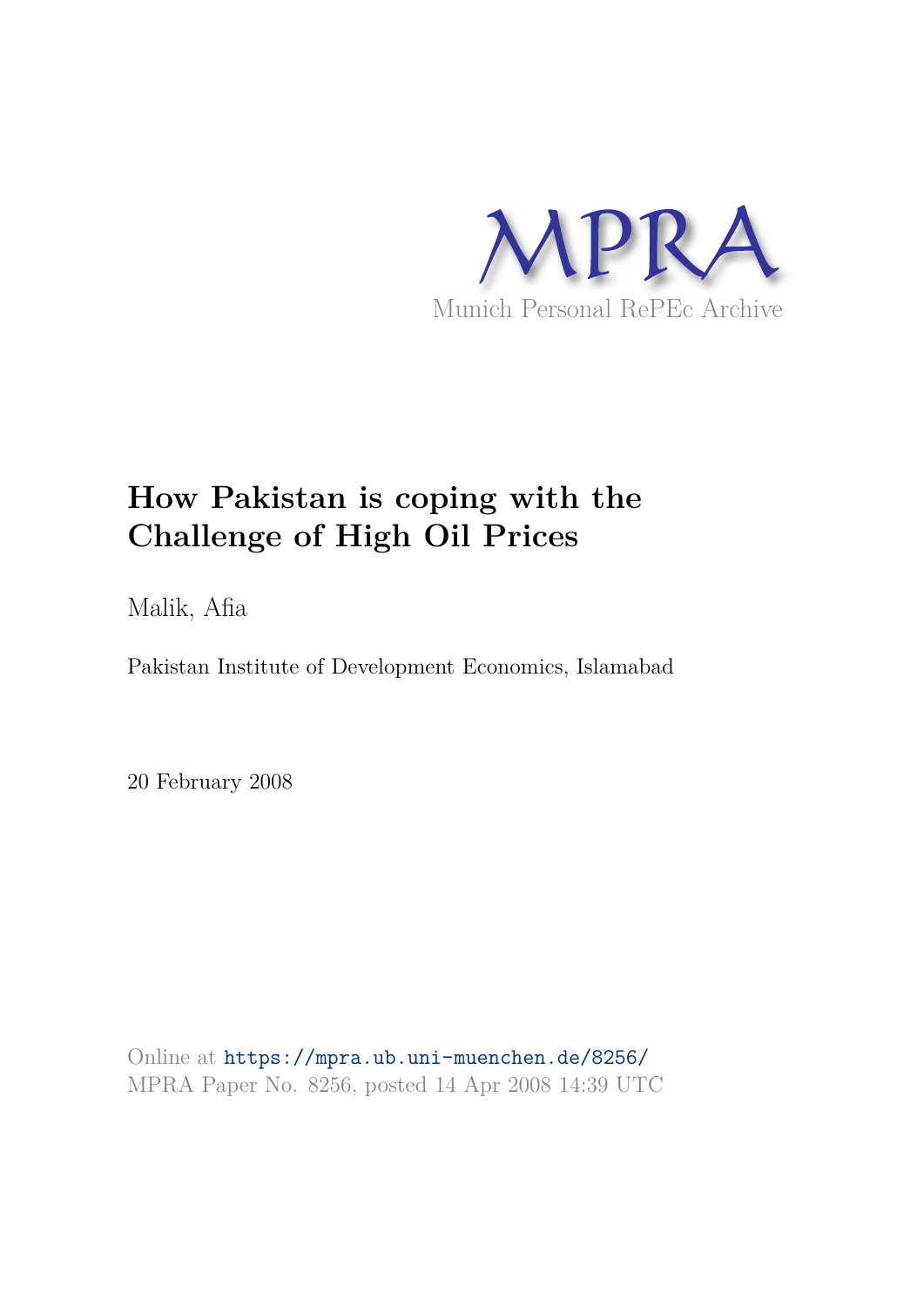# **How Pakistan is coping with the Challenge of High Oil Prices**

**Afia Malik**

Pakistan Institute of Development Economics Quaid-i-Azam University Campus Islamabad 45320, Pakistan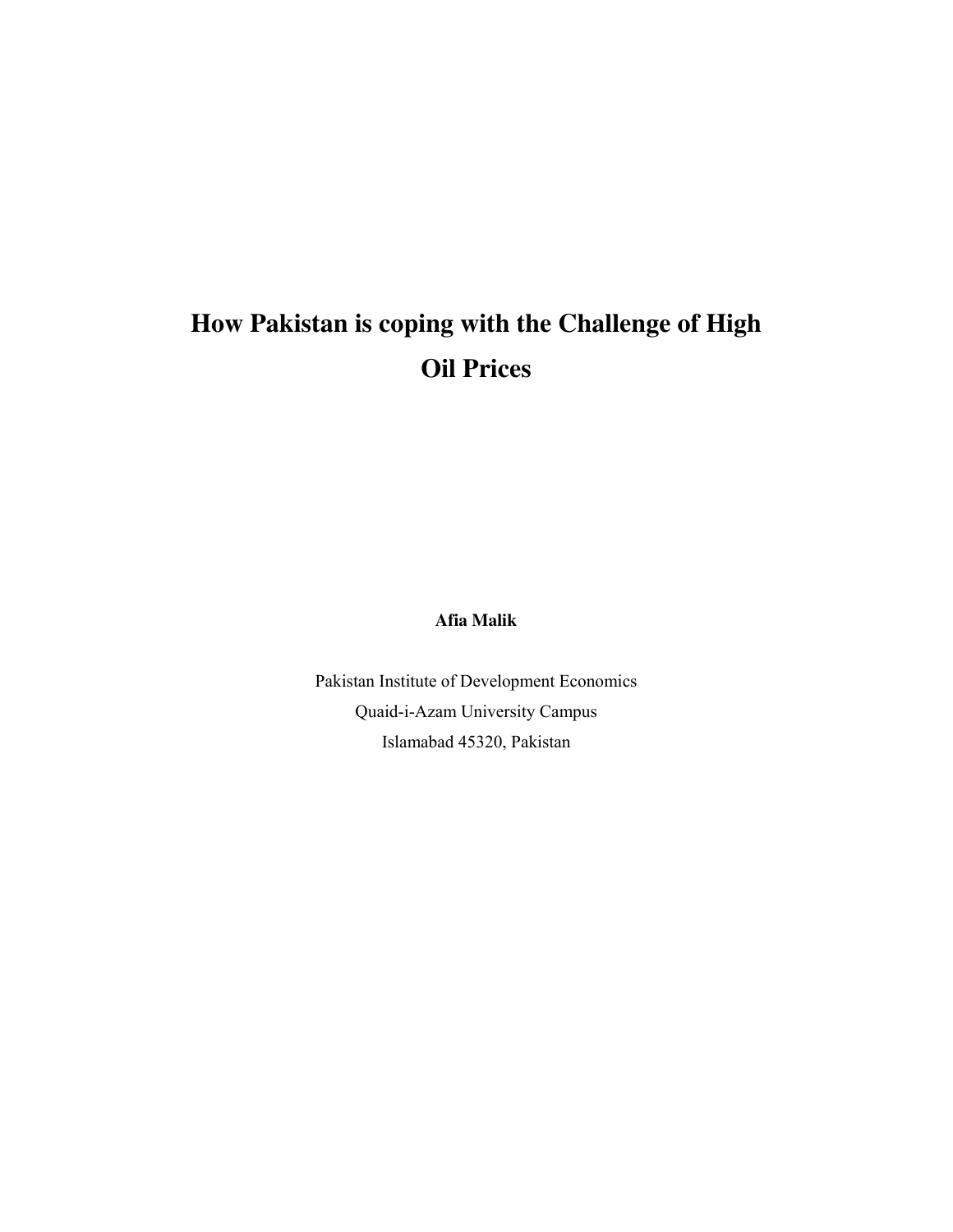## **Abstract**

The paper is a review of possible consequences and challenges presented by high oil prices in Pakistan. Pakistan is heavily dependent on imported fuels and this dependence is expected to increase even further in future given the depleting gas resources. The rising oil prices in the international market has had effected negatively balance of payment position as well as on the budgetary position of the country and contributed in creating inflationary pressures in the economy. For long run development oil will remain an important source of energy. The government should chalk out strategies for ensuring efficiency in use; and development, adequacy and reliability of supply. Unless appropriate steps are taken this trend of rising oil prices will further aggravate the negative impacts on the economy.

**Key Words**: Oil, Prices, Deregulation, Pakistan, Macro-economy.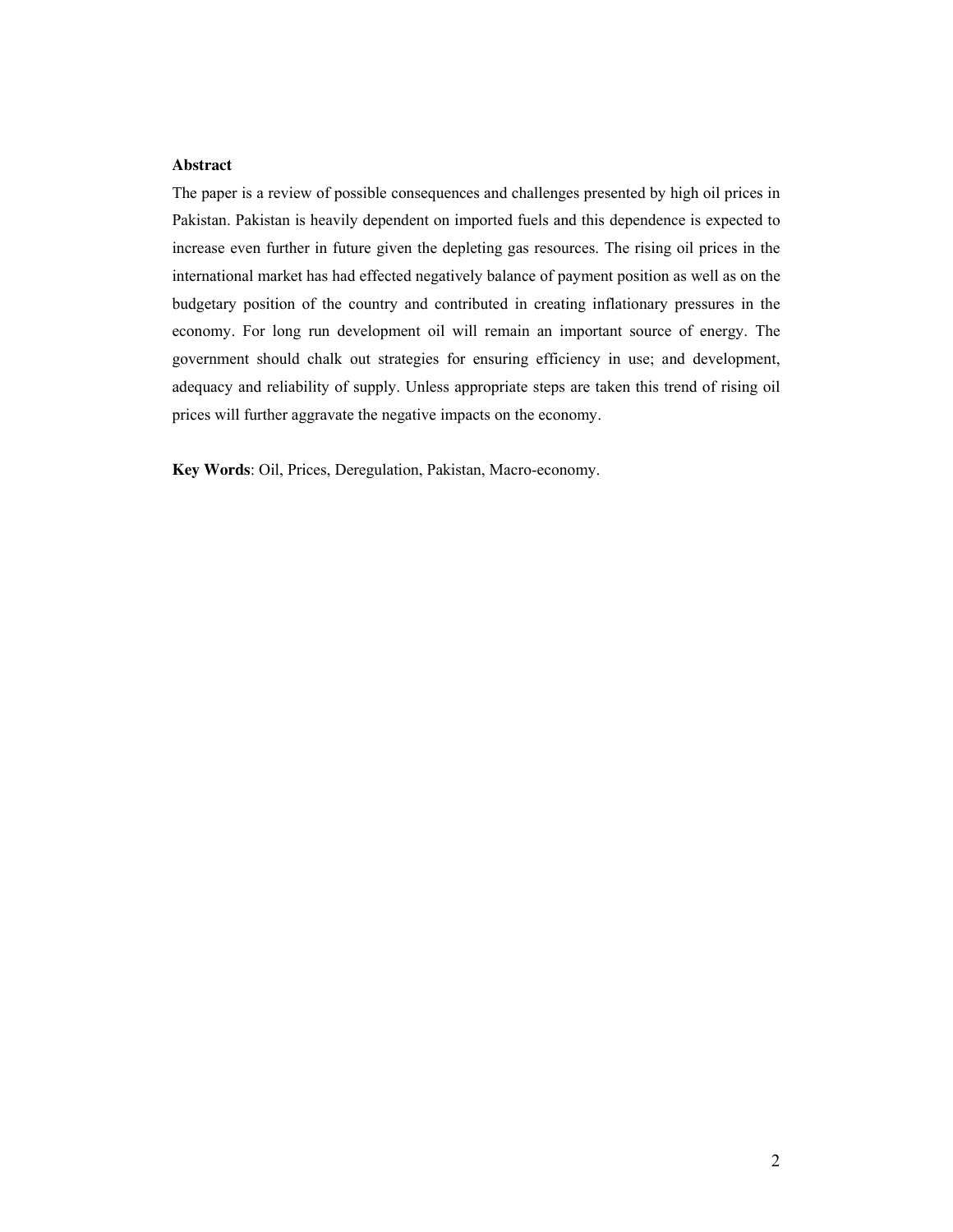## **1. Introduction**

 $\overline{a}$ 

Global oil prices have shown an almost steady rise since 2003, with the April 2006 price double than that was in January 2004 (Bacon 2005). Demand, supply and speculative factors, and their interrelationships all leads to the steady rise in oil prices. In the last couple of years, global demand for oil grew due to economic strengthening in the US, as well as strong economic performance in developing Asia, (especially PR China and India). From 1990 to 2003 world demand for oil grew at the rate of 1.3 percent while for the People Republic of China and India (combined) at 7 percent rate and accounted for almost 40 percent of the demand growth<sup>1</sup> (ADB 2005).

Another factor contributing to stronger demand is the low level of stocks in industrial countries and their rebuilding in a period of supply uncertainty. Also some of the countries in Asia have started building their own reserves. Third factor contributing to high oil prices is the high risk premium on oil and is continuing, as supply by some main producers is regarded as unstable<sup>2</sup>. Fourth, geopolitical uncertainties and tight market conditions have encouraged speculative funds to enter the market and further push up prices in the short term (ADB 2004). This trend in rising prices has become a grave concern for the developing economy like Pakistan. Because if this trend continued can result in inflationary pressures in the economy, increasing budget deficit and balance of payment problems and slowdown in the economic growth.

 $1$  According to one estimate world demand will grow by 1.3% per year by 2030, where 70 % of the increase in oil demand will come from developing countries, notably India and China, where oil demand will grow by 2.5 %.( Birol 2006). The demand in these two countries has been magnified by their comparatively inefficient use of energy (ADB 2005).

 $2^{2}$  Iraq has some spare capacity, but its current exports are small and volatile due to the uncertain political situation, thus contributing to the high risk premium.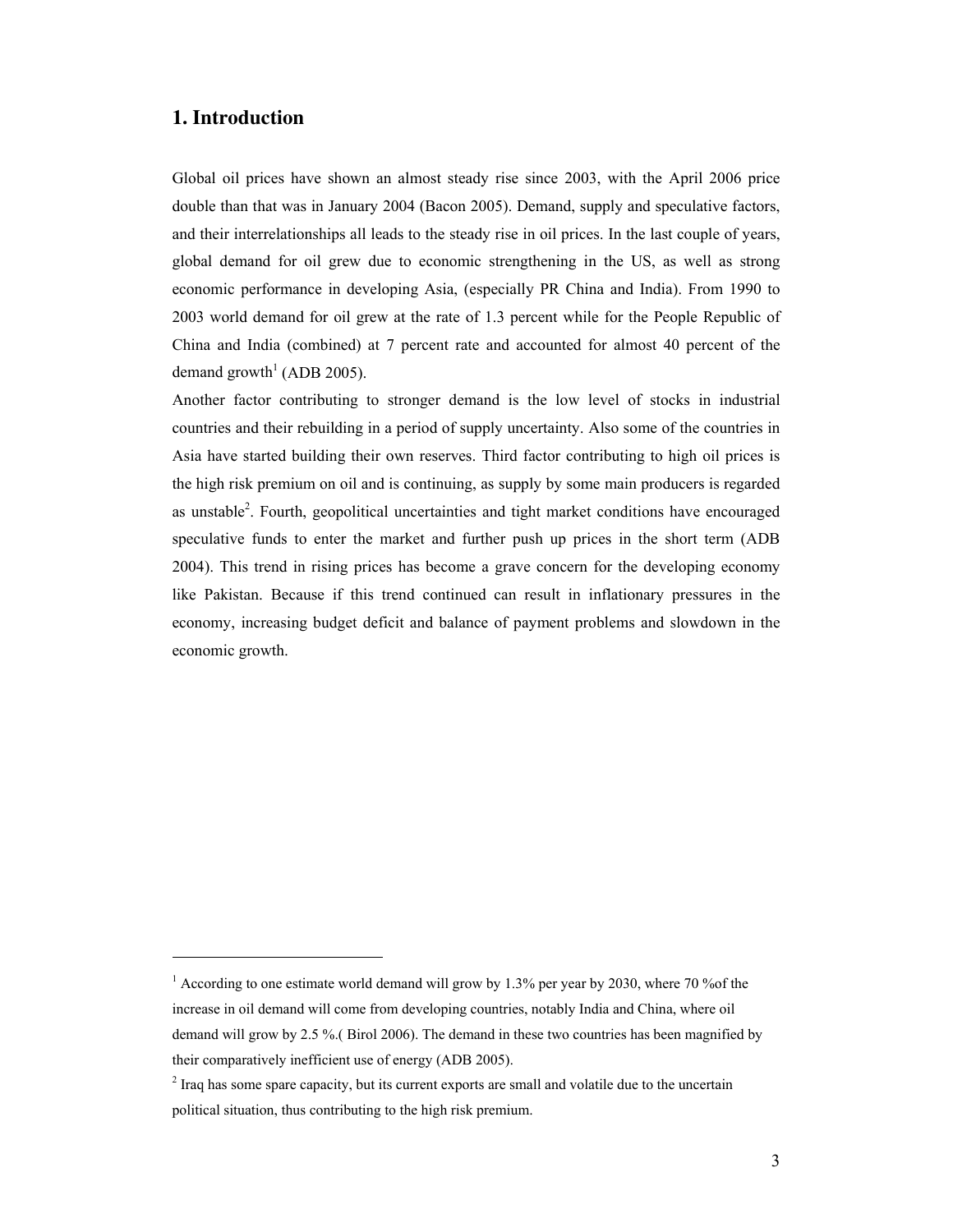**Figure 1. World Oil Prices US\$ per Barrel**



The objective of this paper is to reviews the possible consequences and challenges presented by high oil prices for Pakistan. The introduction is followed by the review of Pakistan's energy sector in general and oil sector in particular. In the third section the paper will look at some of the indicators that will reflect on the oil dependency in Pakistan, that is, why high oil prices matter for Pakistan. This section will also express some views on the possible impact of high oil prices in Pakistan at the macroeconomic level. In section four, a brief reflection on policy responses required to counter structurally high oil prices. Final section is the conclusion.

## **2. Pakistan Energy Sector Scenario**

Pakistan with a population of more than 150 million has been on the path of rising GDP growth for the last three four years, where GDP growth reaching 8.4 percent in 2004-05, 6.6 percent in 2005-06, and a moderate recovery in 2006-07 with real GDP growth reaching 7 percent. Energy sector has a direct link with the economic development of a country. In line with the rising growth rate of GDP demand for energy has also grown rapidly. Per capita energy consumption of the country is estimated at  $14$  million Btu<sup>3</sup>, the energy consumption has grown at an annual average rate of 4.4 percent from 1990-91 to 2005-06<sup>4</sup>. Figure 2 below

<sup>&</sup>lt;sup>3</sup> Although it is only a fraction of other industrialising countries in the region as Thailand and Malaysia.

<sup>4</sup> Pakistan Energy Book (various years) is used for energy data.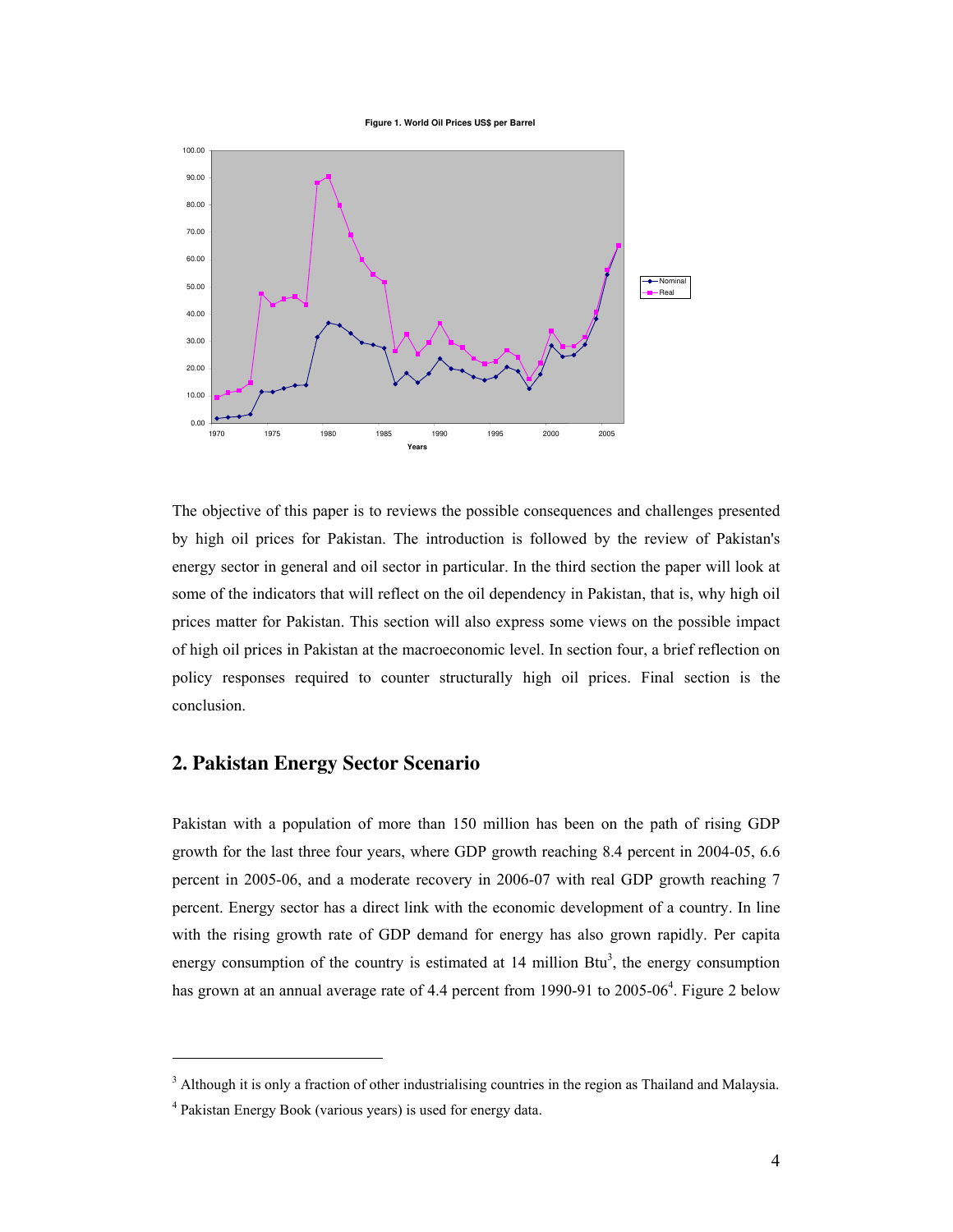demonstrates the energy mix in 2005-06, where oil accounts for 32 percent of the total energy used.



Figure 3 shows the trend in the use of different sources of energy in the last six years. Oil consumption although has declined in the last few years but still accounts for 32 percent of the total energy consumed. This much of oil consumption along with almost flat oil production (Figure 4) in Pakistan has led to rising crude oil imports from Middle East exporters (Saudi Arab playing the lead role). In addition, limited refining capacity leads to heavy dependence on the imports of petroleum products. According to the Ministry of Petroleum and Natural Resources (MPNR) the demand of petroleum products in the country is about 16 million tons out of which only 18 % are met through local resources while the balance 82 % is met through imports. Therefore, the international oil price fluctuations have a direct impact on the oil prices in the local market.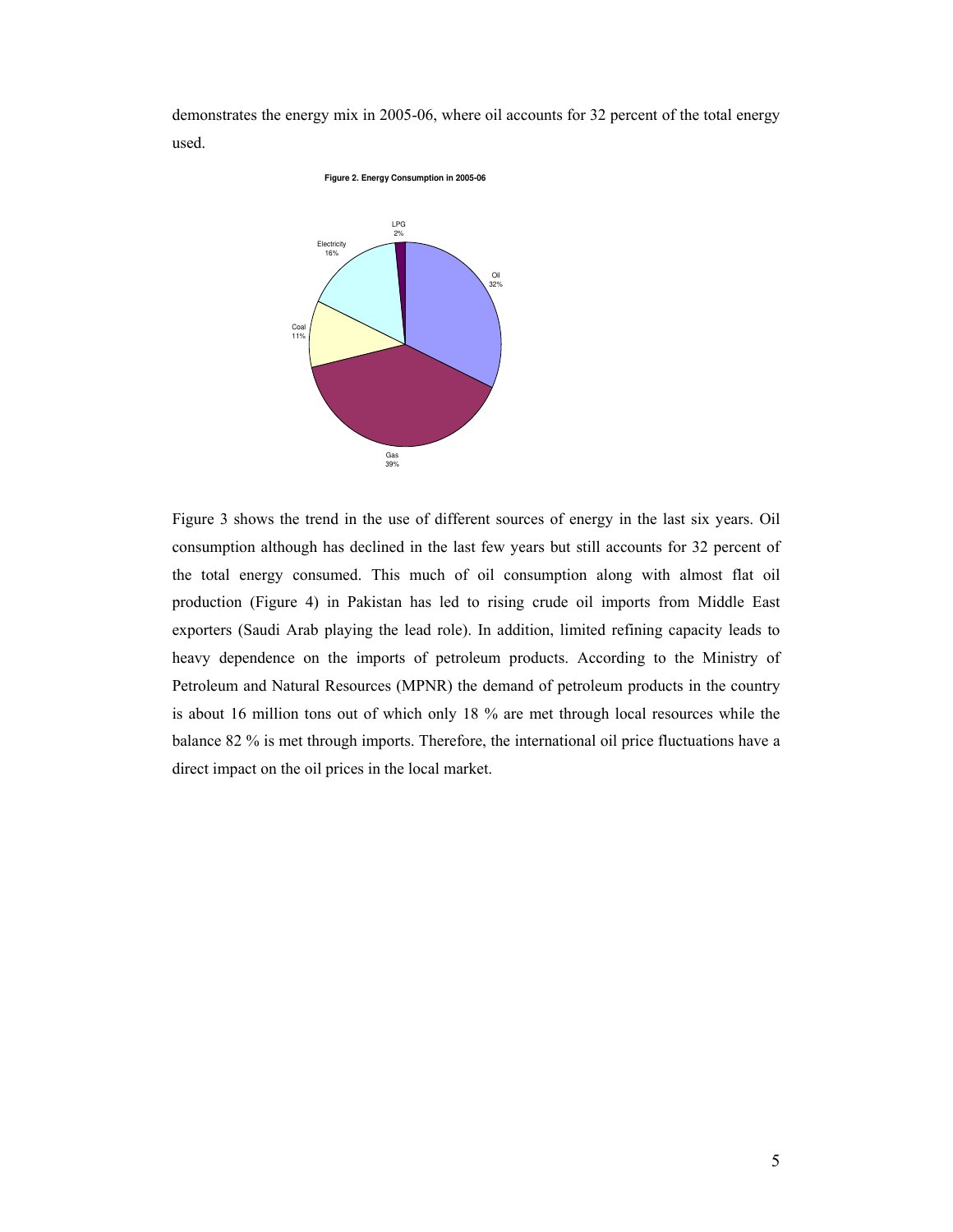



**Figure 4. Pakistan's Oil Production and Consumption, 1990-91 to 2005-06** 



## **2.1 Oil Reserves and Refining Capacity**

Pakistan has oil reserves of around 300 million barrels as on June 2006 (Table 1). The major part of produced oil comes from the reserves located in the southern half of the country, where the three largest oil producing fields are located (in the Southern Indus Basin). In addition, some producing fields are located in the middle and upper Indus Basins. Since the late 1980s, Pakistan has not experienced many new oil fields. As a result oil production has remained fairly flat, at around 60,000 barrels per day. While there is no prospect for Pakistan to reach self sufficiency in oil, the government has encouraged private (including foreign) firms to develop domestic production capacity.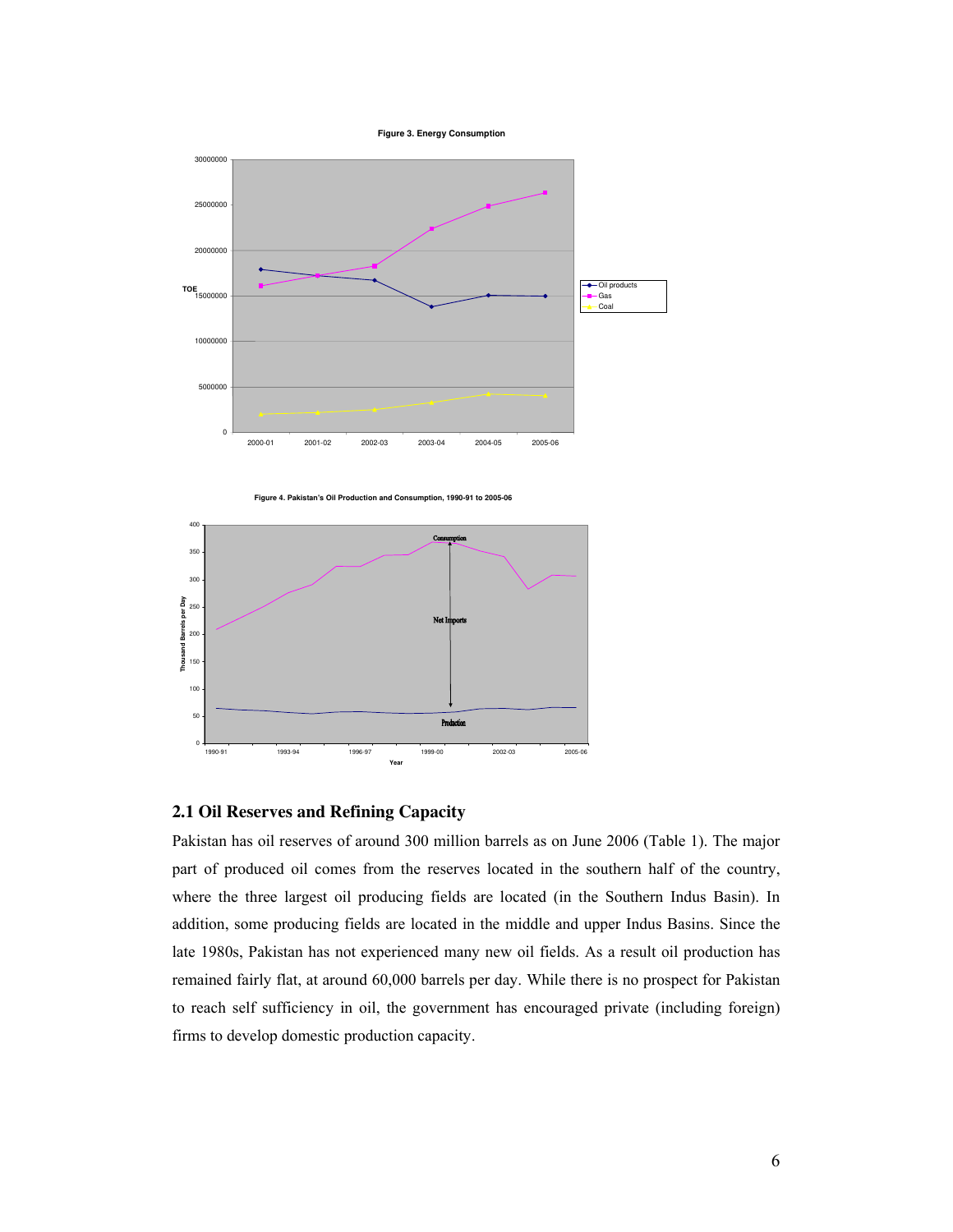In the downstream oil sector there are seven refineries working in Pakistan as on 01.07.2006, with the total capacity of refining 284660 barrels per day or 12.88 million tons per annum (MPNR 2005-06).

In the oil marketing sector there are nine Oil Marketing Companies (OMCs) operating in Pakistan. Pakistan State Oil (PSO) state owned company is the oil market leader in Pakistan having around 78% share of Black Oil market and around 57% share of White Oil market. It is engaged in import, storage, distribution and marketing of various petroleum products, including Mogas, HSD, Fuel Oil, Jet Fuel, LDO, SKO, petro-chemicals, LPG and CNG. PSO was historically the sole importer of finished products and remains the largest importer and owns a well developed infrastructure for this purpose. The main OMC besides Pakistan State oil (PSO), are Caltex and Shell.

Table 1. Crude Oil Reserves as on June 30

|      | Original recoverable Reserves |               | Cumulative Production |               | <b>Balance Recoverable Reserves</b> |       |
|------|-------------------------------|---------------|-----------------------|---------------|-------------------------------------|-------|
|      | (million barrels)             | (million TOE) | (million barrels)     | (million TOE) | (million barrels) (million TOE)     |       |
| 2006 | 883.471                       | 18.52         | 558.998               | 74.99         | 324.473                             | 43.53 |

Source: Pakistan Energy Yearbook 2006

|         | U.S. Barrels | <b>TOE</b> | Barrels per day | Annual growth rate |
|---------|--------------|------------|-----------------|--------------------|
| 2000-01 | 21083621     | 2828498    | 57763           | 3.66%              |
| 2001-02 | 23195048     | 3111759    | 63548           | 10.01%             |
| 2002-03 | 23457844     | 3147014    | 64268           | 1.13%              |
| 2003-04 | 22624943     | 3035275    | 61817           | $-3.81\%$          |
| 2004-05 | 24118780     | 3235683    | 66079           | 6.89%              |
| 2005-06 | 23935630     | 3211112    | 65577           | $-0.76%$           |

Table 2. Crude Oil Production

Source: Pakistan energy yearbook 2006

Total 3. Crude Processed (Tonnes)

|                    | Local   | Imported | Total    | Total in TOE |
|--------------------|---------|----------|----------|--------------|
| 2000-01            | 2290103 | 6701374  | 8991477  | 9217983      |
| 2001-02            | 2549520 | 7032646  | 9582166  | 9819869      |
| 2002-03            | 2640258 | 7116881  | 9757139  | 9997690      |
| 2003-04            | 2688234 | 7781793  | 10470027 | 10733052     |
| 2004-05            | 2963615 | 8370557  | 11334172 | 11616547     |
| 2005-06            | 2839085 | 8511595  | 11350680 | 11638372     |
| Annual growth rate | 4.4%    | 4.9%     | 4.8%     | 4.8%         |

Source: Pakistan Energy yearbook 2006

## **2.2. Oil Consumption, Future Demand and Imports**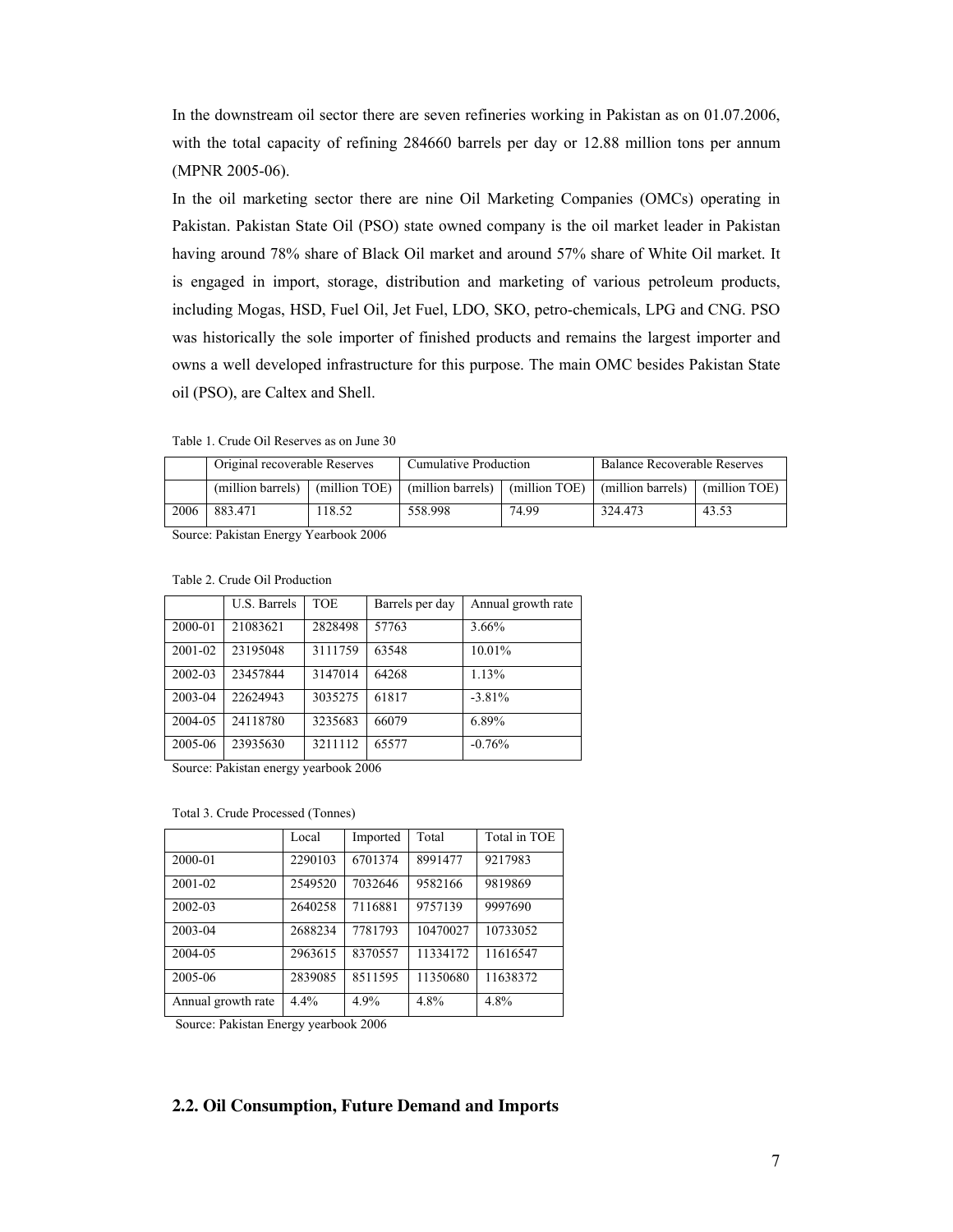Pakistan economy is growing and so is the energy demand. Consumption of oil and its products grew sharply during the 1980s and 1990s at about 6 percent per annum, but has become negative in the last five years. Consumption of petroleum products grew negatively (- 3.4 %) in between 2000-01 and 2005-06 (Table 4). In 2005-06 Pakistan consumes 16 million TOE of petroleum products (in Table 4 below non-energy products consumed are not included). Out of which almost 15 million TOE are energy products. Diesel despite negative growth in the last five years accounts for 52 % of total oil (energy) products consumed, motor spirit accounts for 8.4%, aviation fuel 5 %, kerosene 2%, and HOBC accounts for a very minor share of 0.06 %.

| Product              | 2000-01  | 2005-06  | Growth     |
|----------------------|----------|----------|------------|
| Furnace Oil          | 7973775  | 4926797  | $-9.20%$   |
| Motor Spirit         | 1031566  | 1259369  | 4.07%      |
| <b>HOBC</b>          | 16118    | 9342     | $-10.30\%$ |
| <b>HSD</b>           | 7346450  | 7673581  | $0.90\%$   |
| <b>Aviation Fuel</b> | 651125   | 744716   | 2.72%      |
| Kerosene             | 471671   | 242983   | $-12.42%$  |
| Light Diesel Oil     | 293316   | 131340   | $-14.8%$   |
| Total                | 17784021 | 14988128 | $-3.36\%$  |

Table 4. Petroleum Products Consumption

Source. Pakistan Energy Yearbook 2006

HSD and fuel oil are the deficit products. During 2005-06, 4.1 million tons diesel and 1.9 million tons fuel oil valuing US\$ 2.8 billion were imported, while crude oil of the amount 8.6 million tons valuing US\$ 3.7 billion was imported. The estimated import of crude is 8.4 million tons, HSD 4.0 million tons and Fuel oil 4.4 million tons valuing US\$ 7.5 billion in 2006-07. Although in terms of quantity the growth in imports is not very significant but in value terms since 2003-04 we can see a sharp increase (see Figure 5 and Figure 6).

Demand for refined petroleum products greatly exceeds domestic oil refining capacity, so nearly half of Pakistani imports are refined products (Table 5). Given the level of oil resources there is no likelihood for Pakistan to reach self sufficiency in oil, Pakistan's net oil imports are projected to rise substantially in coming years as demand will grow faster than the production. The Consumption of petroleum products in the country during 2005-06 was 16.0 million tones. The demand is expected to increase around 1.9 million tones per annum by the year 2010-11. Thereafter, it is expected to further increase to around 26 million tones by the year 2017-18. The production of refined products by the local refineries during the year 2005-06 was 11.0 million tons. The deficit product imports were 6 million tons in 2005-06 while it will remain around 6-8 million tons per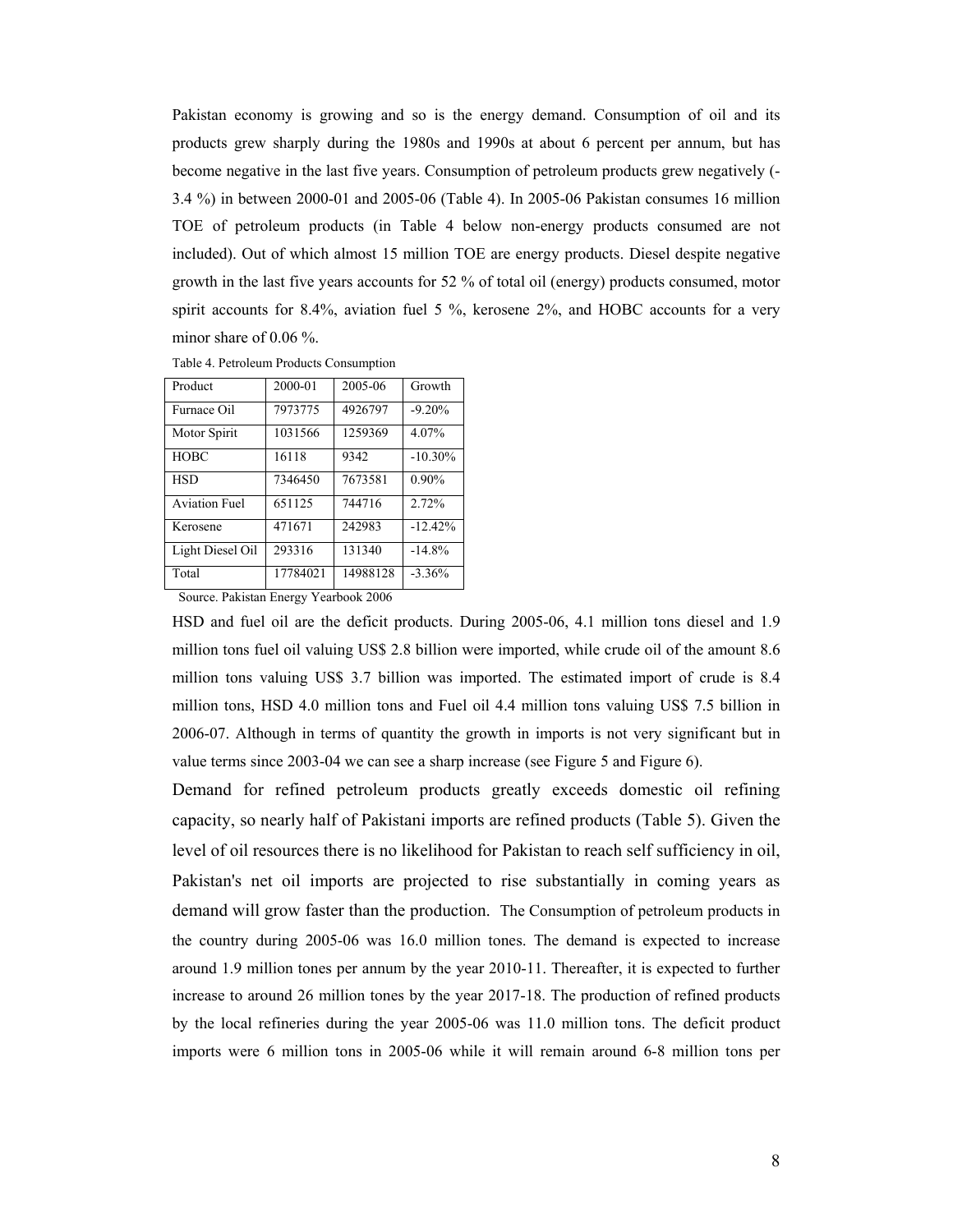annum up to year  $2010-11^5$ . Thereafter, it is expected to increase to a level of around 14 million tons per annum by the year 2017-18.

|                                                      | 2006-07 | 2011-12 | 2016-17 |
|------------------------------------------------------|---------|---------|---------|
| Demand of Petroleum Products                         | 17.5    | 22.4    | 28.4    |
| Production from Local Refineries                     | 11.0    | 12.4    | 13.2    |
| Surplus Naptha/ Motor Gasoline available for Exports | 1.0     | 1.3     | 1.5     |
| Deficit of HSD and FO                                | 8.4     | 113     | 16.6    |

Table 5: Petroleum products Demand / Supply Forecast (in Million tons)

Source: Ministry of Petroleum and Natural Resources.

 $\overline{a}$ 

Even if the high cost of oil imports is managed, the country lacks the necessary infrastructure to handle the increasing volumes of imported oil. Since prices are rising swiftly there is a need for huge investment to improve the infrastructure (i.e., refinery) to reduce the import bill of the country. The government has given incentives in the form of Petroleum policy 1997 to attract private investors (see Appendix A1). But the current situation is far from satisfactory.



In Pakistan major import cost in the energy sector is the cost of importing oil and its products and these are mainly used in the transport sector. Transport sector consumes almost 55 percent of the total oil products, whereas the share of power and industry in the oil usage is 29% and 12% respectively (Figure 6). Figure A1in the appendix shows more or less similar pattern for 2006-07.

 $<sup>5</sup>$  Pakistan Oil and Gas Report from BMI (2007) forecasts that the country will account for just 1.51%</sup> of Asia/Pacific regional oil demand by 2010, while providing 0.77% of supply. Asia/Pacific regional oil demand rose to an estimated 24.74 mn b/d last year and should average 25.36 mn b/d in 2007, before reaching 27.64 mn b/d by 2010.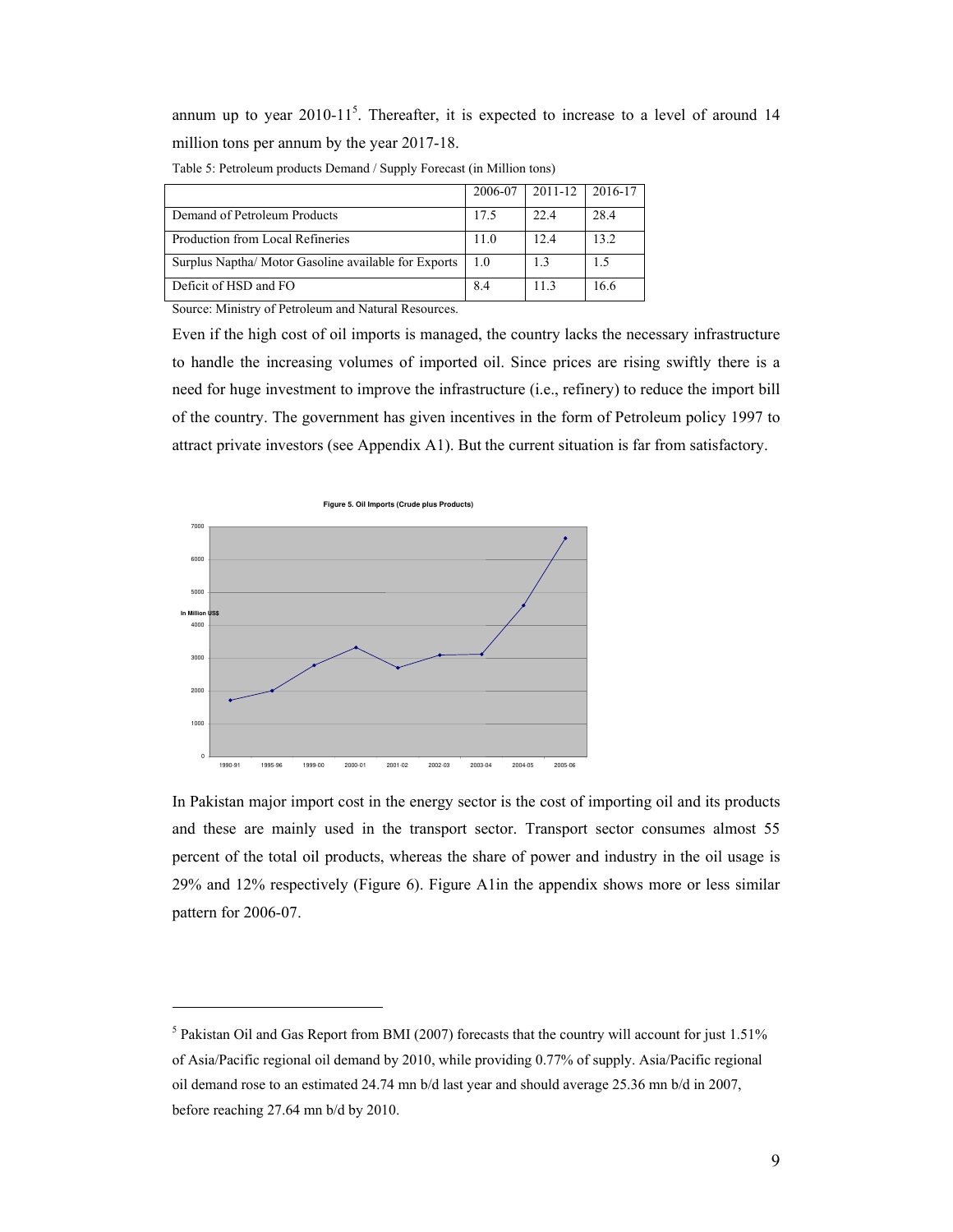**Figure 6. Oil Imports (Crude plus Products)**



**Figure 7. Oil Consumption by Sector 2005-06**



#### **2.3. Crude oil and Petroleum Product Pricing in Pakistan**

#### **2.3.1. Deregulation**

Until 1999, the government had tight control over the petroleum sector in Pakistan. All the decisions were made solely by the government and were often based on political as opposed to economic considerations. Petroleum product prices were under tight government regulation. Since 2000, the government has initiated an ambitious pro-market reform programme in the sector. The objective behind these market base policies was to limit the government role to only policy related issues, and pricing and regulatory responsibilities passing to an independent regulatory authority.

The government also changed the guaranteed return formula of the refineries to an Import Parity Price (IPP) formula. Previously, the refineries were working under a fixed return formula where the return was capped in the range of 10-40% of their equity. Thus,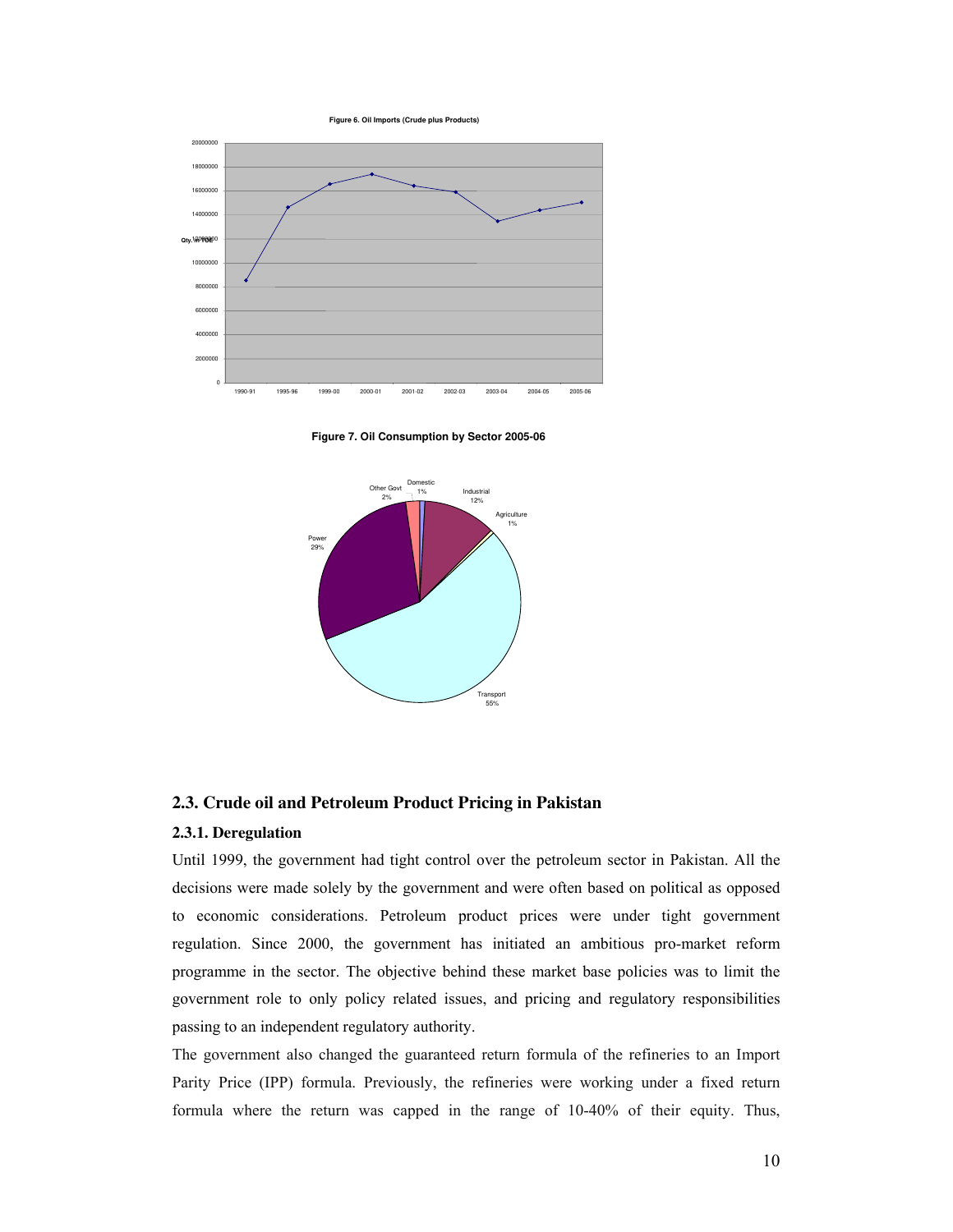government was liable to meet any loss in the profitability of the refineries. Under the new formula, an import tariff is applied to the FOB price of the petroleum product to determine the ex-refinery prices. The import protection is essentially the margins of the refineries (Ansari 2004).

Here it would be useful to add that the bulk of the crude oil requirement of Pakistan refineries is met through government to government contracts with Saudi Arabia. The terms of these contracts are not made public and refineries are charged market (international) related prices, any benefit or discount goes to the government<sup>6</sup>. Domestic crude is supplied to the refineries at prices consistent with the policy applicable at the time the concession was awarded.

In 2001, the government authorized the Oil Companies Advisory Committee (OCAC) to review, fix and announce the prices of petroleum products on fortnightly basis in accordance with the approved pricing formula with effect from July 1, 2001 as a part of deregulation policy. Therefore, between July 1, 2001 and April 1, 2006, OCAC reviewed and announced the ex-depot prices of motor spirit (gasoline), kerosene, and light diesel oil fortnightly in accordance with the approved formula (Table A1). Later on, the function of price fixation was transferred to Oil and Gas Regulatory Authority (OGRA). Since April 16, 2006 OGRA is responsible for price notification.

In the pricing formula, ex-refinery price (or import parity price (IPP)) are determined on the basis of average fortnightly prices of petroleum products in international market (Arab Gulf market) (see details in Appendix A2 and A3). Other components are customs and excise duty, petroleum development levy (PDL), distribution margin for oil marketing companies (currently 3.5% of ex-depot sale price), dealer's commission (4 %) and a 15% sales tax. Most components of the end user price, other than IPP are relatively stable, although the government has often adjusted PDL in an ad-hoc fashion to keep the final price constant. Government decides to increase, decrease or maintain the consumer prices by making adjustments in PDL through its notifications issued under Petroleum Products (Petroleum Development Levy) Ordinance, 1961 (XXV of 1961). Government advises PDL on fortnightly basis to OGRA (for current petroleum product price build up see Table A1 & A2). Under the new pricing mechanism, the OCAC and OGRA have adjusted the prices 156 times from  $1<sup>st</sup>$  July 2001 to  $16<sup>th</sup>$  December, 2007 (see Table 6 below).

 $<sup>6</sup>$  It is believed that Pakistan buys oil at concessional rates which are not made public. At times these</sup> rates are not changed even when fluctuations in the international prices are taking place (Comment at the net)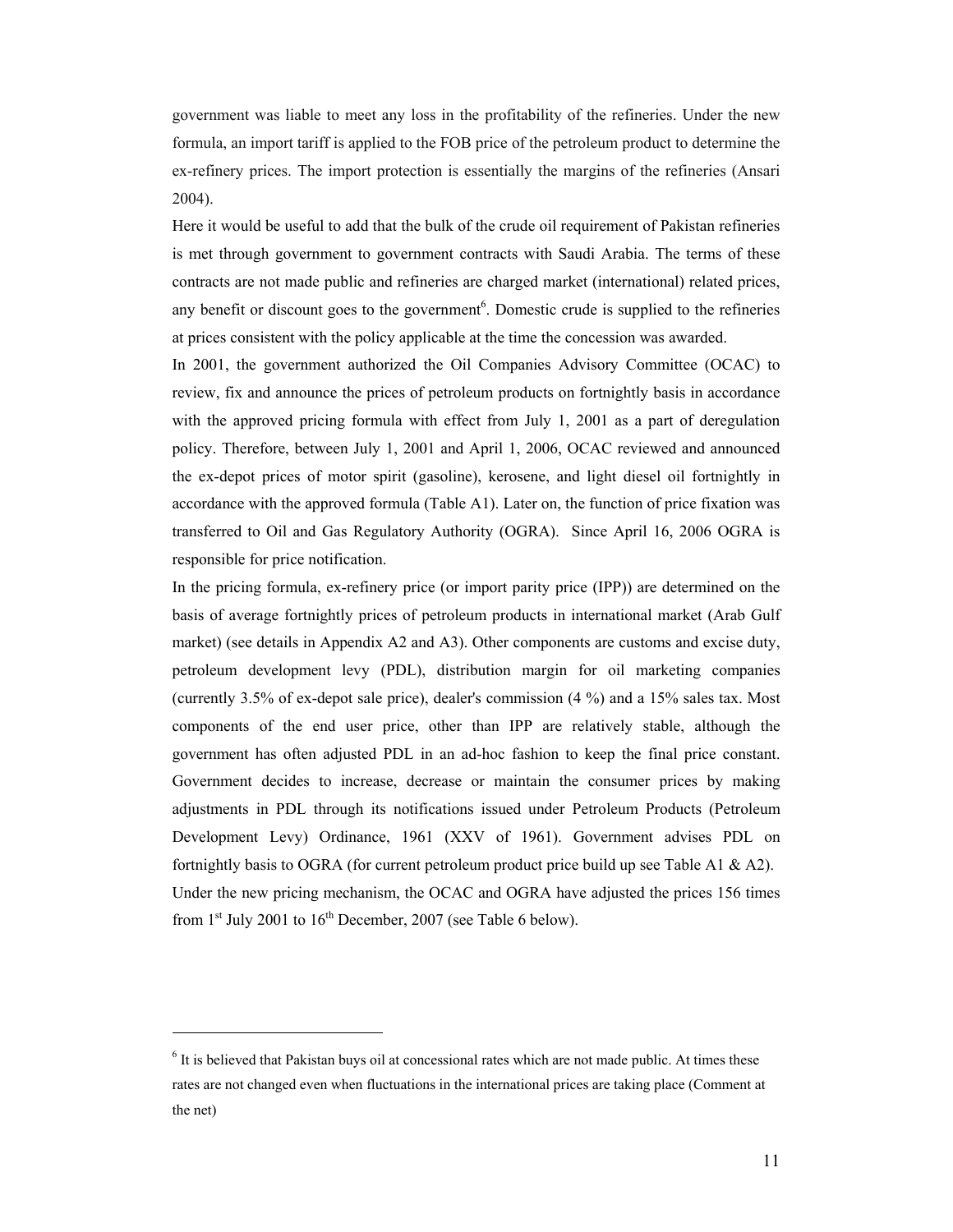Table 6. Price Adjustments (01.07.2001 to 16.12.2007)

|                              | Petrol (Motor Spirit) | High Speed Diesel |
|------------------------------|-----------------------|-------------------|
| No of times prices increased | 46                    | 43                |
| No of times prices decreased | 24                    |                   |
| Unchanged                    | 86                    | 88                |

Source: OGRA and OCAC

 $\overline{a}$ 

Apart from components described above, Government continues to allow inland freight equalisation margin (IFEM) to oil marketing companies that varies (currently between Rs2 and Rs7) on different petroleum products. It goes up and down without any prescribed formula. The IFEM is charged on all petroleum products to maintain uniform rates at 29 depots across the country. This is a primary transportation cost representing actual cost without including any profit element for the marketing companies. The auditors facilitate the settlements between OMCs and Oil Refineries under IFEM mechanism on a quarterly basis. OMCs pass refinery freight to refineries through fortnightly billing on uplifted products. OGRA has now directed OMCs including PARCO and ARL to provide certificates of actual transportation cost for current months by the end of subsequent month, duly verified by their respective Chief Executives (OGRA 2006).

When we look at the price build up formula in the last few years it is revealed that IFEM has been changing over time (even fortnightly) for all the products, sometimes moving up and sometimes moving down.

Since 2000, oil imports have been deregulated; as a result all licensed refineries are free to import crude oil. The government gradually lifted controls on the imports of petroleum products. All licensed oil marketing companies (OMCs) are now free to import as per their requirements<sup>7</sup>. However, they are required to first meet their requirement from the local refineries and then meet any deficit through imports. Prior to that petroleum imports were carried through Pakistan State Oil, the state owned oil marketing company. None of the private company was allowed to import directly. After market based reforms, the margins of oil marketing companies has been increased and now capped at 3.5% of the retail price of the petroleum product.

Despite government move towards market liberalization, competition level on the supply side of the oil industry is almost insignificant. It is the lack of proper incentives not giving space to competition and efficient operation of companies. As a result no benefits of market reforms

 $7$  Import duties of 6% on kerosene and LDO and 10% on HSD have been imposed since July 2002,

offering protection to domestic refineries. Fuel oil and aviation fuel have been fully deregulated; HSD is partially deregulated (World Bank 2003). Crude oil, motor spirit, aviation spirit, spirit type jet fuel, JPI, furnace oil and MTBE are exempted from import duty. The import of crude petroleum and furnace oil is quite significant (Ministry of Finance 2008).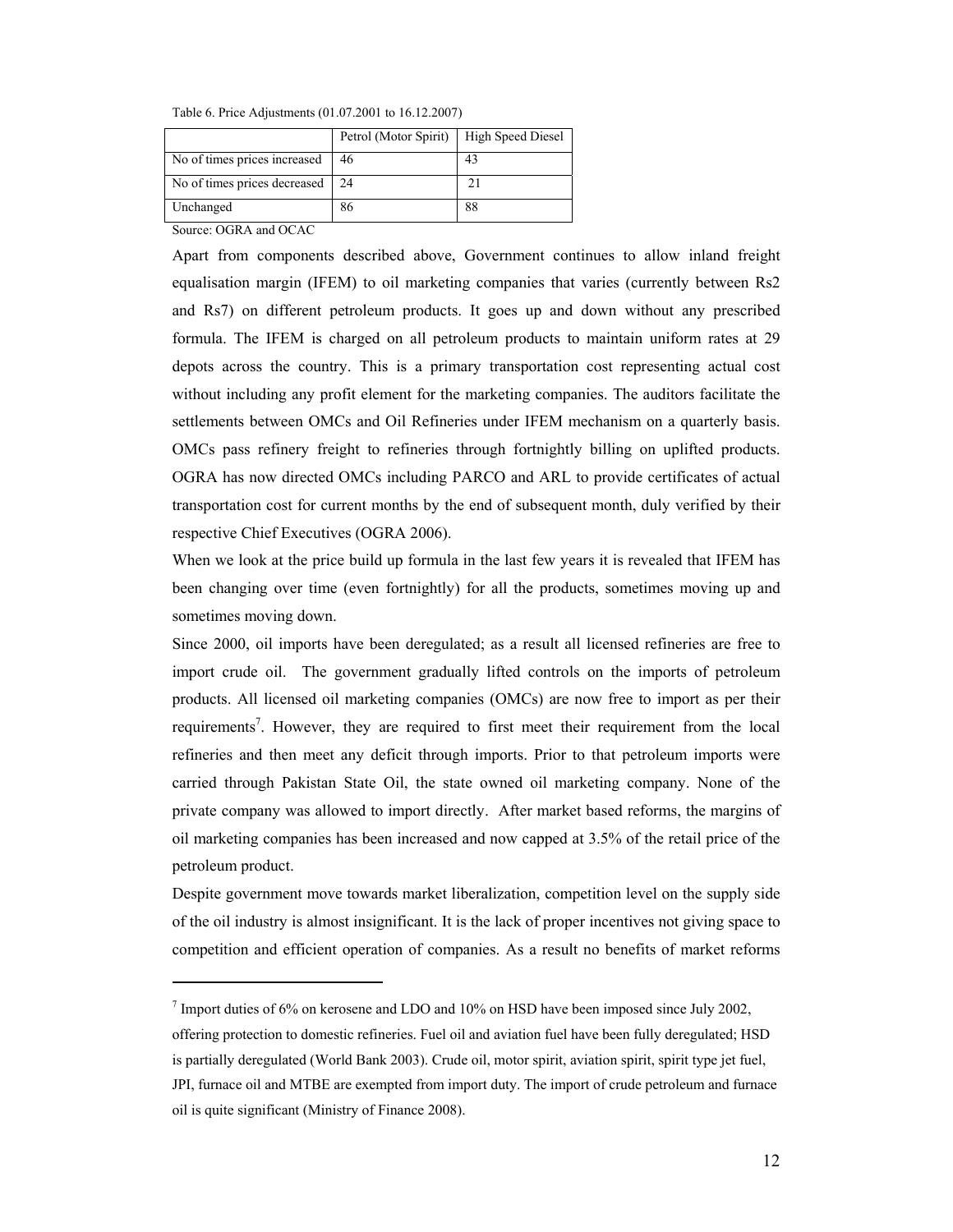have so far trickled down to consumers. Regulatory benefits are going mainly to industry (through protected profits). There is a need for a level playing field to enable competition (World Bank 2003).

#### **2.3.2. Capping of Sale Price**

 $\overline{a}$ 

Despite deregulation in the oil sector, some elements of regulation have still remained its part. The international prices of crude oil are increasing sharply since 2003; creating disturbing situation for the economy, which is dependent largely on imports for its petroleum products demand. This prompted the government to strengthen its control of the sector.

To protect the consumer from the impact of high prices government has capped the domestic sale prices of petroleum products on and off (May to December 2004, April to June 2005,  $16<sup>th</sup>$ July to  $30<sup>th</sup>$  August 2005, October 2005 to April 2006,  $16<sup>th</sup>$  May, 2006 to  $1<sup>st</sup>$  January, 2007 and 1<sup>st</sup> February 2007 to date). The straight lines in prices in Figure 8 indicate Government's attempt at price smoothing.

Since  $16<sup>th</sup>$  January 2007 prices of motor spirit has remained unchanged; while prices of HOBC, Kerosene and LDO have remained unchanged since  $1<sup>st</sup>$  May 2006. The maximum price of motor spirit and HSD reached so far was Rs. 57.7 and Rs. 38.73 respectively from  $1<sup>st</sup>$ May,  $2006$  to  $15<sup>th</sup>$  January 2007. The government has made adjustments in Petroleum Development Levy (PDL) (other taxes were not changed) to absorb the impact of increase in international price, thus loss to government revenue as PDL is a significant contributor to indirect taxes<sup>8</sup>. The argument for changes in PDL is, to act as a short-term hedging mechanism, that is, a device to offset temporary changes in international oil prices as well as the rupee dollar parity to keep retail prices constant (Khan and Ali 2000). This rate is different for different products. It is highest for HOBC. It reaches to even Rs. 23.69 in October 2006 (highest ever in the last few years, when the international price was going down, the government increased PDL to keep prices constant). At the same time it was Rs. 18.94 for motor spirit (gasoline), while zero PDL was charged on kerosene and LDO (OGRA 2008). In addition, the government introduced a Price Differential Claim (PDC) on August 16, 2004.

The objective is to reimburse oil companies for the subsidy to consumers. The PDC particularly targeted kerosene and diesel. Negative PDC was charged till November 01, 2005 (that is, the fuels were subsidized) between August 16 and December 15, 2004, and between

<sup>&</sup>lt;sup>8</sup> Loss in PDL is estimated to be around Rs. 20 Billion until April 2007 despite downward revision in PDL budget targets. There is no PDL budget as revenue to government of Pakistan for the current year 2006-07. The total hit in revenue taken by the government of Pakistan till April 2007 is almost Rs 69.5 billion. The total PDC due to price capping till April 2007 is around Rs 50 Billion. (MPNR).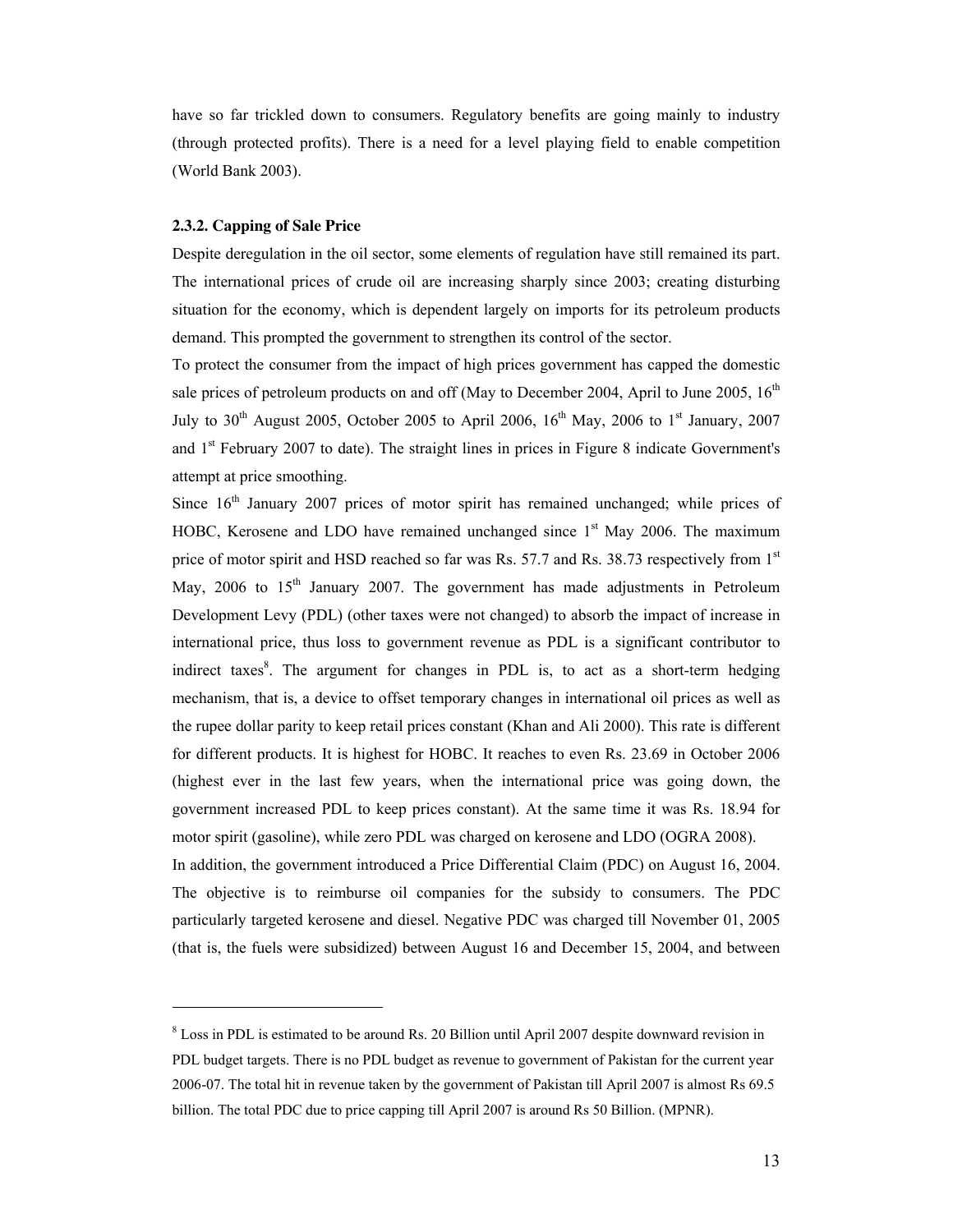March 16, and November 15, 2005. The PDC for motor spirit and HOBC became negative from September 01, 2004 to November 30, 2004.

According to government sources, prices of petroleum products in the international (Arab Gulf) market have increased in the range of 91 % to 104 % during the period May 2004 to April 2007, against this increase domestic sale prices have increased from 45 % to 55% in the same period<sup>9</sup> (see Table A3 and Table A4). Despite the partial increase, government is subsidising the price of kerosene by Rs. 6.20 per litre, HSD by Rs. 4.03 per litre and LDO by Rs. 5.90 per litre. Also there is no PDL on these products (MPNR 2008).

The government claimed that if the international prices had passed on entirely to the government, the prices of kerosene and diesel would have increased by Rs. 17 and Rs. 15 per litre, respectively. However, the government has never mentioned the fact that the prices of Motor Spirit and HOBC could also be reduced by Rs. 14 and Rs. 24, respectively. Moreover, naphtha, which is a surplus produce is exported at the rate of Rs. 40 per litre and sold in the domestic market at Rs. 54 per litre<sup>10</sup> (Kiani 2007). Government has fixed the price of kerosene at Rs. 35. But in the winter season kerosene was sold at the rate of Rs. 45 per litre and in some areas at the rate of Rs. 50, but there was no regulatory check on these price irregularities.

<sup>&</sup>lt;sup>9</sup> Bacon and Kojima (2006) estimated the pass through coefficient of international prices at the retail level equivalent to 1.98 for motor spirit (MS) and 0.78 for diesel in Pakistan (between January 2004 to April 2006), indicating the increase at the retail level more than fifty percent than the international price for MS but for diesel government is less willing to pass on the international price at the retail level.

<sup>&</sup>lt;sup>10</sup> May be because of the sales tax exemption on the quantity which is exported.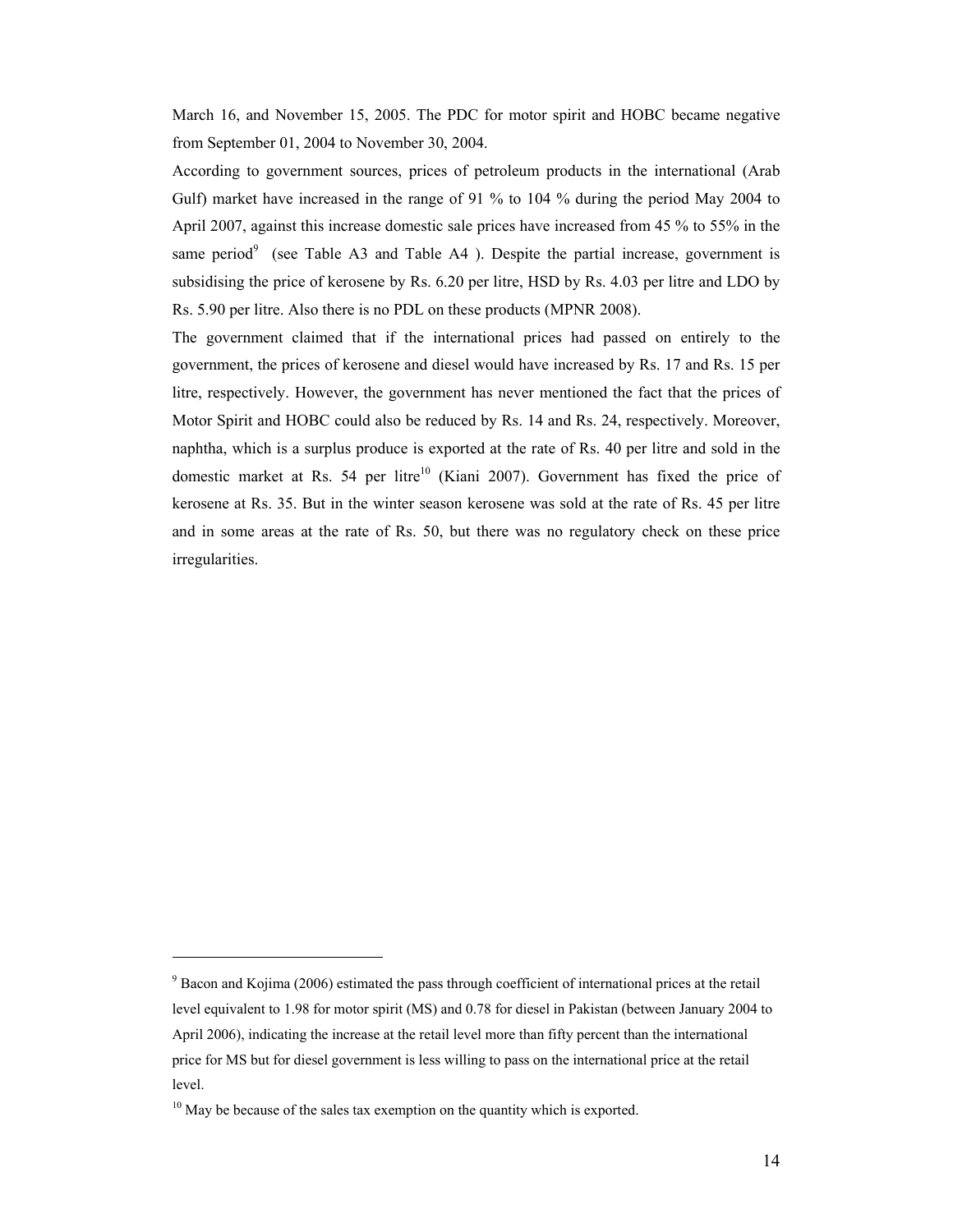**Figure 8. Petroleum Prices (in Rs.)**



## **3. Impact of High Oil Prices**

Since 2003, oil prices are constantly on the rising side. End of 2007 has seen the maximum of \$100 per barrel. This rising trend in oil price in the international market has hurt the economies of many countries in the world including that of Pakistan. The extent to which economies hurt as a result of price shock depends on the country's dependency on oil. Before analysing the impact of high oil prices at the macro level the paper will look at some of the indicators showing the vulnerability of the Pakistan's economy.

## **3.1. Oil Dependency**

Oil dependency or how much vulnerable a country is to price shock can be observed from the following indicators:

Oil Self-sufficiency index: It is the percentage change in oil production minus consumption to oil consumption. This ratio will be negative for oil importers. If its value is -1, country has no oil production and is totally dependent on oil imports; and a positive number means that a country is a net exporter. For Pakistan the index has remained negative from 1990-91 to 2005-06 (Table 7). It was -0.69 in 1990-91 and became -0.85 in 1999-2000 but later on started declining given the negative growth in oil consumption in the last five years, but still the index is at -0.79. Despite the slight decline country is highly susceptible to high oil prices.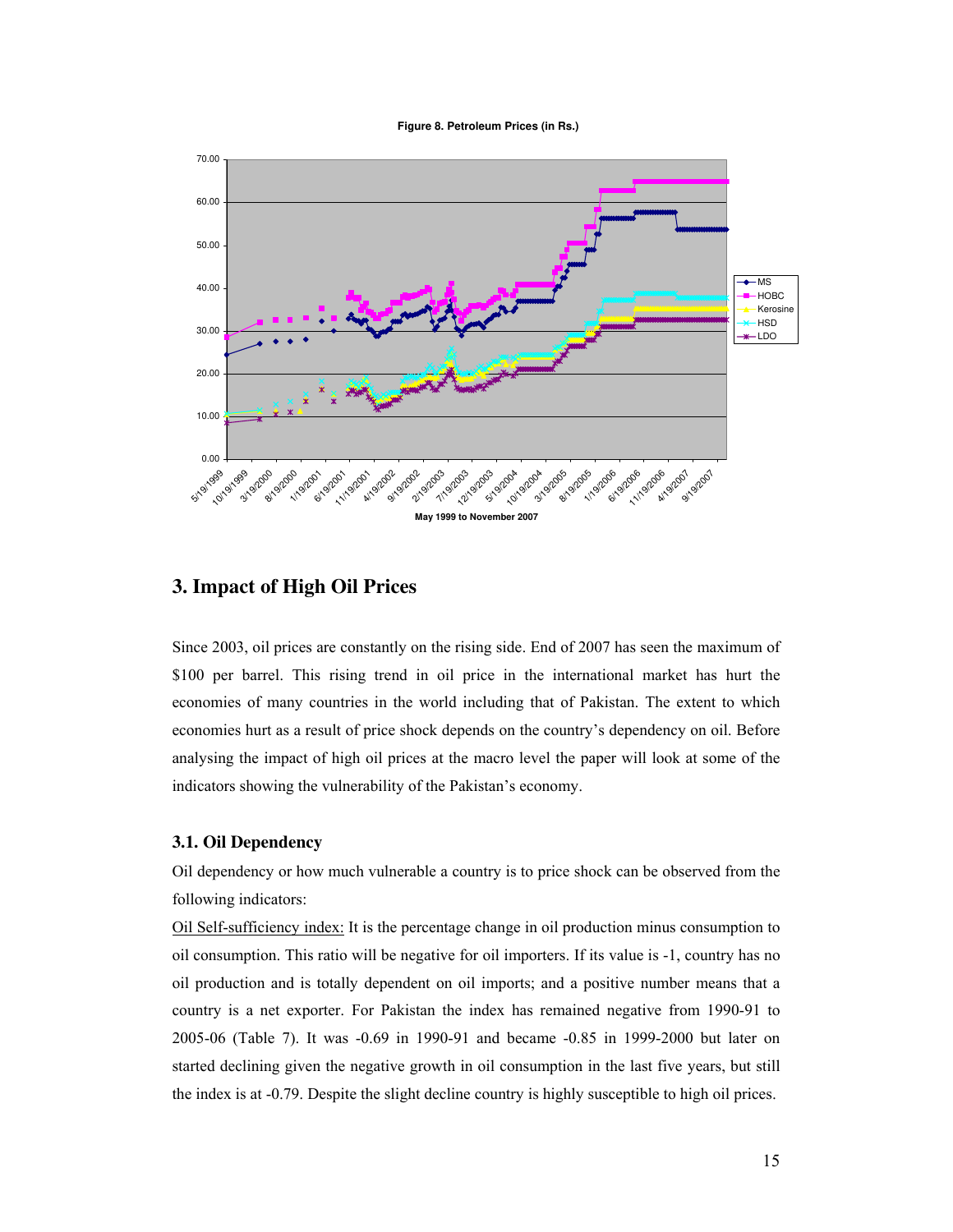Oil Intensity in Energy Consumption: Vulnerability to rising oil prices also depends on the intensity with which oil is used. The intensity of oil use in energy consumption index measures the share of oil in an economy's primary energy consumption. If a country relies only on oil to produce energy, the value of the index is one; if no oil is used in producing its energy, the value is 0. Oil intensity in Pakistan has declined over the years (see Table 7) because of switching to alternatives, more specifically gas and to some extent coal. It can also be observed in Figure 3. This will be discussed in detail in Section 4.

Energy Intensity: This variable measure the energy intensity for an entire economy (measured as percentage change in energy consumption divided by percentage change in GDP). Decrease in energy intensity is considered as the most promising route for reducing vulnerability to oil shocks (Bacon and Kojima 2006). There are number of factors affecting energy intensity including country's climate, size, level of development, as well as whether it produces and refines oil. Countries that have colder climate consumes more energy, other things being equal, while countries with a large oil contribution to GDP are likely to be more energy intensive. It also varies with income levels. Its decline can be achieved moving away from energy intensive industries; changing household consumption patterns away from activities which require large amounts of energy (e.g., using less transportation); and involvement in those production activities that are more energy efficient, in response to the rising input costs<sup>11</sup>. For Pakistan energy intensity is almost constant since 1990-91 to 2005-06 (Table 7). It indicates the efficiency with which the energy is used. And the trend for Pakistan indicates no improvement in efficiency.

All the indicators discussed above are likely to be closely correlated with a country's susceptibility to oil price shocks. One way to bring this information together is to measure the potential impact of higher oil price on oil import costs.

|         | $14010$ . On Dependence $\frac{1}{111}$ and $\frac{1}{111}$ |                  |                  |                 |
|---------|-------------------------------------------------------------|------------------|------------------|-----------------|
|         | self-<br>Oil                                                | Intensity of oil | Energy intensity | Net Oil Imports |
|         | sufficiency                                                 | use in energy    | of Real GDP      | in terms of GDP |
|         |                                                             | Consumption      |                  |                 |
| 1990-91 | $-0.69$                                                     | 0.46             | 0.91             | $-3.13$         |
| 1995-96 | $-0.82$                                                     | 0.48             | 1.01             | $-2.60$         |
| 1999-00 | $-0.85$                                                     | 0.47             | 0.99             | $-3.76$         |
| 2000-01 | $-0.84$                                                     | 0.46             | 1.05             | $-4.60$         |
| 2001-02 | $-0.82$                                                     | 0.43             | 1.02             | $-3.73$         |
| 2002-03 | $-0.81$                                                     | 0.41             | 0.91             | $-3.71$         |
| 2003-04 | $-0.78$                                                     | 0.38             | 0.93             | $-3.18$         |
| 2004-05 | $-0.79$                                                     | 0.36             | 0.99             | $-4.20$         |
| 2005-06 | $-0.79$                                                     | 0.32             | 0.90             | $-5.24$         |

Table 7. Oil Dependency in Pakistan

 $<sup>11</sup>$  In China in spite of increase in energy consumption, energy intensity has declined dramatically</sup>

almost 70 percent since the 1978, when the country started its economic reform programs (Shi, 2005).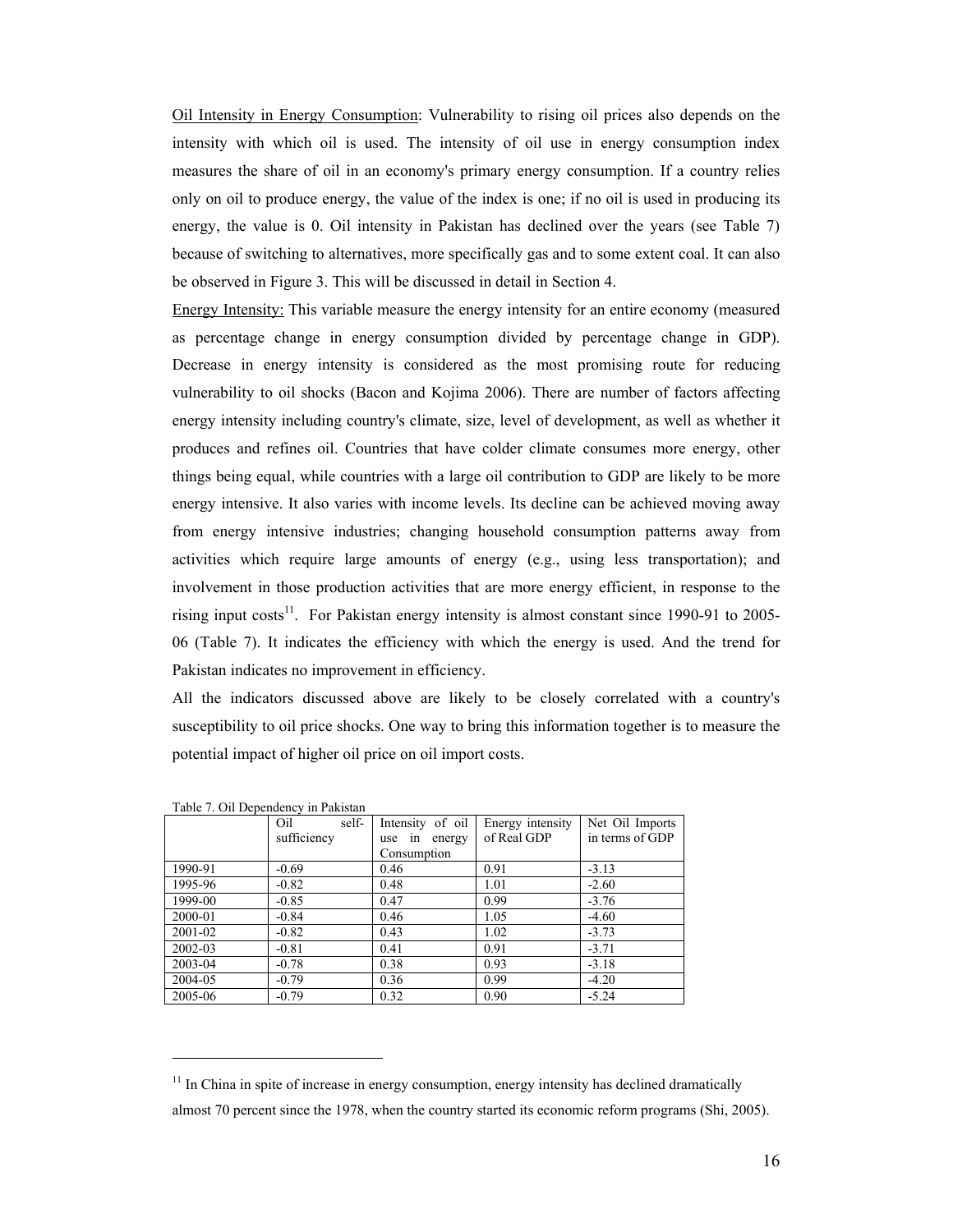Net oil Imports in GDP: The magnitude of the direct effect of a price increase depends on the share of net oil imports in GDP. In other words, it is an index of the relative importance of the oil price rise to the economy in terms of the potential adjustments needed to offset it. For net importers this ratio will be negative. Higher value of this ratio create more concerns for the government, may be to reduce oil imports and more willingness to pass through the price to consumer so as to stimulate a reduction in demand<sup>12</sup>. For Pakistan over the last few years, this ratio has risen to -5.24 in 2005-06 (Table 7).

An immediate reaction to an oil shock is consumers and producers reduce their demand for oil either by fuel switching or by switching to other goods or products. As a result import bill will go down. This is a short term adjustment. In the long run, oil consumption can be reduced through efficiency and changes in industrial structure and household consumption patterns. A dynamic policy response will reduce the vulnerability of the economy (Bacon and Kojima 2006). For Pakistan energy intensity (an indicator of efficiency) as discussed above has remained almost constant. However, consumption of oil products has declined (may be as a reaction) in the last few years, an outcome of fuel switching.

### **3.2 Macroeconomic Effects**

 $\overline{a}$ 

As discussed above, the magnitude of the direct effect of a given price increase depends on the share of the cost of oil in national income, the degree of dependence on imported oil and the ability of end-users to reduce their consumption and switch away from oil (IEA 2004).

Unless country is running in surplus, or has extremely large foreign exchange reserves, high oil price is dealt by a reduction in total demand for all imported goods, so as to restore balance of payments equilibrium. Higher oil prices leads to inflation, increased input costs, reduced non-oil demand and lower investment in net oil importing countries. Tax revenue falls and the budget deficit increases. It is the reduction in domestic demand (both consumption and investment) which leads to reduced imports and reduced domestic production. If real wages are sticky downwards this also results in increased unemployment. The rate of growth declines in the short term transferring income from oil importing to oil exporting countries. The fall in final expenditure indicates that the shocks to households and firms in terms of welfare may be large since the price they pay for imports is much higher and has to be balanced by lower quantities (Bacon and Kojima 2006, IEA 2004).

This section will examine how the macro economy of Pakistan has behaved (output i.e., GDP, inflation level, balance of payment and fiscal status) and the capacity of the economy to withstand the price rise.

<sup>&</sup>lt;sup>12</sup> This ratio tends to decline with the level of economic development\_ cross section evidence (see Bacon et. al. 2006 for details)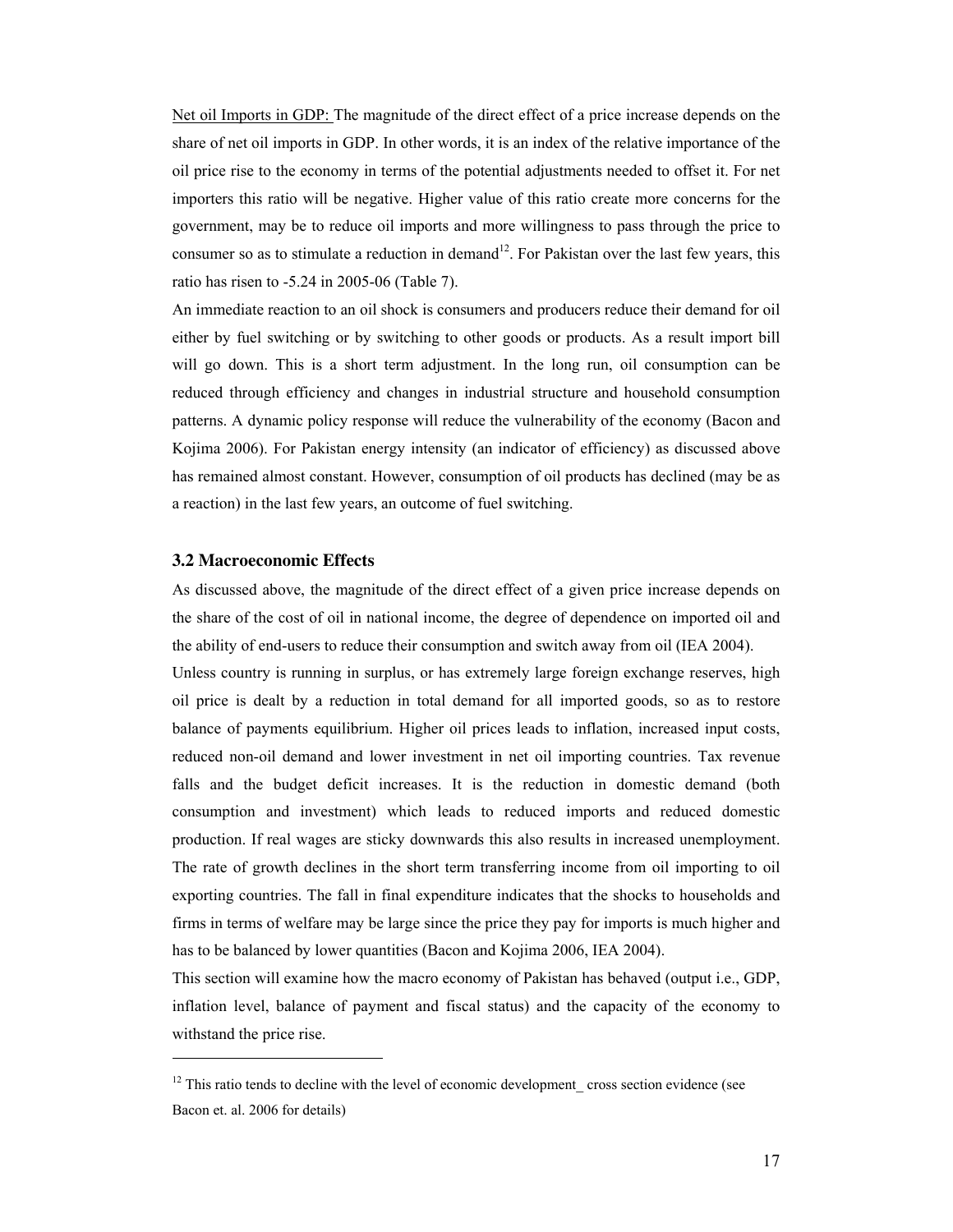The simplest estimate available in the literature to calculate the direct impact of higher oil prices on GDP is based on the ratio of the net imports of oil and oil products to  $GDP<sup>13</sup>$ . If there is a zero price elasticity of demand for oil and oil products then following a rise in the oil price, GDP will have to change by as much as the change in the value of net imports. For Pakistan household and industrial demand for energy products such as kerosene and gasoline is highly inelastic (Burney and Akhtar 1990). To calculate this ratio average values of GDP and net imports for the period 2001 to 2006, correspond to a base oil price of US\$ 28.21 per barrel in 2001, which increase to US\$ 65.14 per barrel in 2006, that is, increase of US\$ 36.93 per barrel, equivalent to 130.9 percent increase of the base price. The ratio calculated for Pakistan comes out to be (-5.47), it indicates the proportional loss in GDP as a result of price increase of US\$ 36.93 is equivalent to a shock lowering GDP by 5.5 percent<sup>14</sup>.

#### **3.2.1. GDP Growth and Oil prices.**

At the time oil prices have been rising, Pakistan's economy has shown a high growth trend (for the last five years) (Table 8) resulting in a substantial increase in the demand for energy. Theoretically, increasing oil prices squeeze income and demand. At a given exchange rate, more domestic output is needed to pay for the same volume of oil imports. If the domestic currency depreciates in response to induced payments deficits, this further cuts the purchasing power of domestic income over imported goods. Since important trading partners are also likely to suffer income losses, slower growth of external demand aggravates these direct impacts. Higher oil prices also squeeze aggregate supply, since rising intermediate input costs erode producers' profits and may cause them to cut back on output. Lower profits may then result in the decline in investment spending and cause potential output to fall over an expanded period. It is somehow difficult to identify the factors been responsible for the high growth in Pakistan in the presence of high oil prices. One reason might be consumers have been shielded by limiting the direct pass through to final oil prices. The extensive use of fuel subsidies in the form of PDC was helped by strong foreign reserves position; it may have contained output losses in the past few years.

| Table 8. GDP growth in percent |  |  |  |  |  |  |
|--------------------------------|--|--|--|--|--|--|
|--------------------------------|--|--|--|--|--|--|

 $\overline{a}$ 

|     | 1990-91                                             | 1995-96 | 2000-01 | 2001-02 | $2002 - 03$ | $2003 - 04$ | 2004-05 | 2005-06 | 2006-07 |
|-----|-----------------------------------------------------|---------|---------|---------|-------------|-------------|---------|---------|---------|
| GDP | 55                                                  | 4.8     |         |         |             |             |         | 6.6     | 7.0     |
|     | Source: Estimated using GDP data from IMF database. |         |         |         |             |             |         |         |         |

<sup>13</sup> ∆ GDP =  $\partial$  (NI/GDP), where NI is the net oil imports (negative for net oil importering country) and  $\partial$ is the percentage rise in the oil price.

<sup>14</sup> Average price for 2007 is not available, otherwise this ratio if calculated for 2007 would definitely exceed (-5.47) given the fact oil prices peeked at US\$ 100 per barrel at one point of time in the year 2007.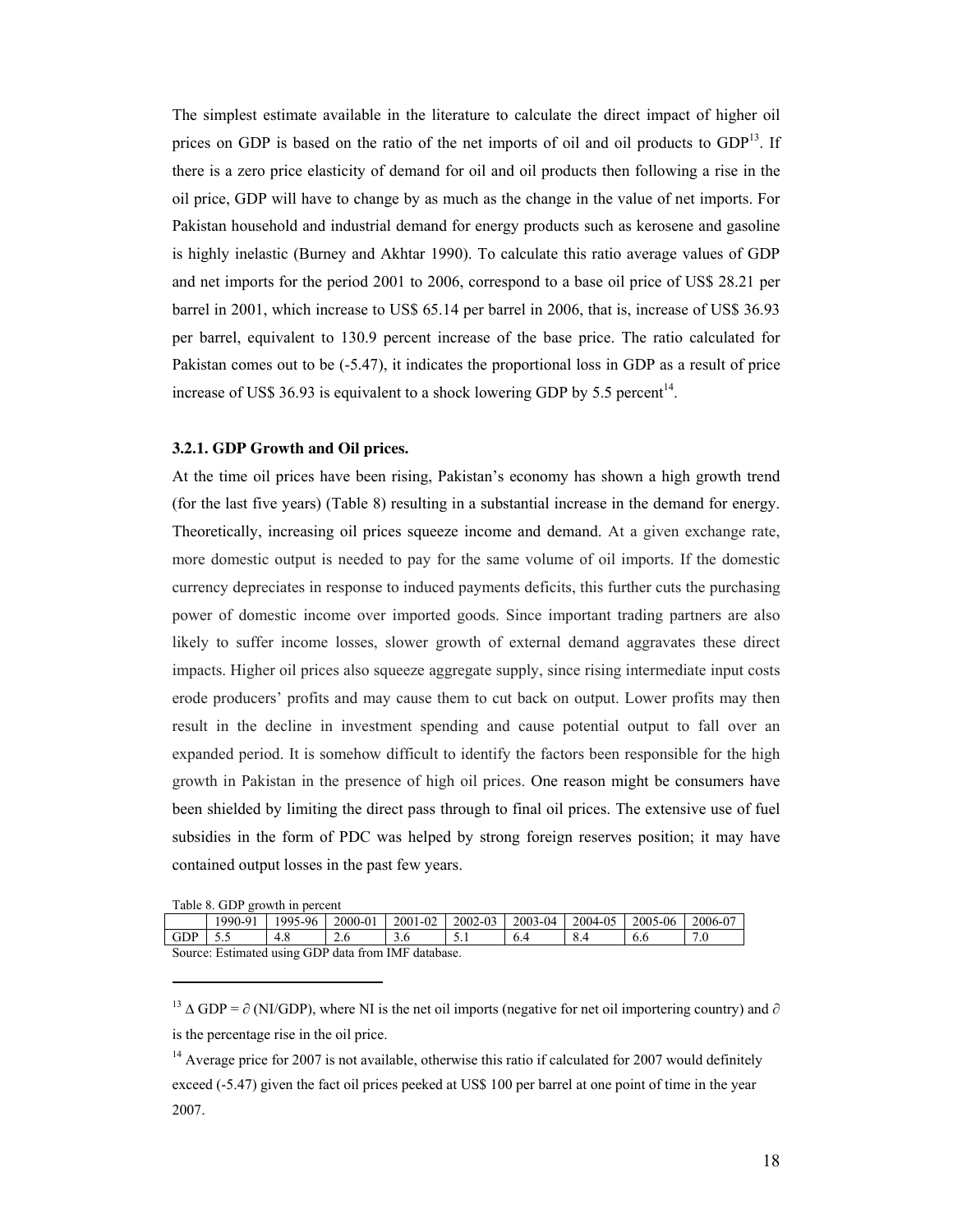In addition, the continued strong performance of the services sector had made contribution to the GDP outcome. On the demand side it is the consumption expenditure that has proved to be the main source of growth in GDP for the last couple of years, here credit flow to private sector in the form of consumer financing played a significant role<sup>15</sup>. But since  $2006-07$ situation has somewhat started changing. Private credit is showing a downward trend<sup>16</sup> (Table 9), which may effect GDP growth. Private sector consumed Rs. 23.533 billion from July  $1<sup>st</sup>$  to Oct 20<sup>th</sup>, 2007against Rs. 69.870 billion in the corresponding period last year. Credit to small and medium enterprises is also on the decline given high interest rates and undocumented trade (Khan 2008). With this scenario it would be difficult to maintain the high growth pattern.

High price of oil in the international market, and declining volumes of exports along with private transfers in 2006-07 resulted in the current account deficit equal to 4.9 percent of GDP (US\$ 7 billion), one percentage point higher than in 2005-06 (Table 11).

Table 9: Private Credit (annual percentage change)

|                                           | 2000-01 | 2001-02 | 2002-03 | 2003-04 | 2004-05 | 2005-06            | 2006-07 |  |
|-------------------------------------------|---------|---------|---------|---------|---------|--------------------|---------|--|
| Private Credit                            |         | 4.8     | 18.9    | 20 S    | ے ۔ ۔   | າາ າ<br>. <i>.</i> |         |  |
| $0 \rightarrow 0$ . THE 000 $\ell$<br>റററ |         |         |         |         |         |                    |         |  |

Source: IMF 2006, 2008

Large scale manufacturing has missed the growth targets in the last two years. In this year, high oil prices, gas and electricity crisis, high cost of production, declining trend in private credit and high interest rates because of monetary tightening, would not favour industrial growth at all.

The government has consumed its budgetary target of bank borrowing (Rs. 130 billion) by January  $2008<sup>17</sup>$ , further borrowing from banking or non-banking sources may destabilize the financial health (Khan 2008). It is estimated that utilization of PSDP would remain significantly lower than allocated Rs. 520 billion.

Rapidly growing economies will generally experience more rapid growth of non-oil taxation, and hence be better able to withstand the fiscal impacts of a less than fully passing on of oil price increase. In Pakistan, non-oil taxation is more or less the same for the last few years.

#### **3.2.2. Oil Prices and Inflation**

 $\overline{a}$ 

Another channel via which high oil prices may affect macroeconomic performance is through the high costs of production thus reducing output. This supply side channel exerts an

<sup>&</sup>lt;sup>15</sup> Expansionary monetary policies have provided support to consumption growth in the past.

Consequently consumer credit expansion has been strong, possibly raising the debt service burden of households.

<sup>&</sup>lt;sup>16</sup> Reason might be the tight monetary policy by the SBP.

<sup>&</sup>lt;sup>17</sup> Pakistan's foreign debt has also swelled by almost US\$ 10 billion in the last four years or so and it is now US\$ 42 billion.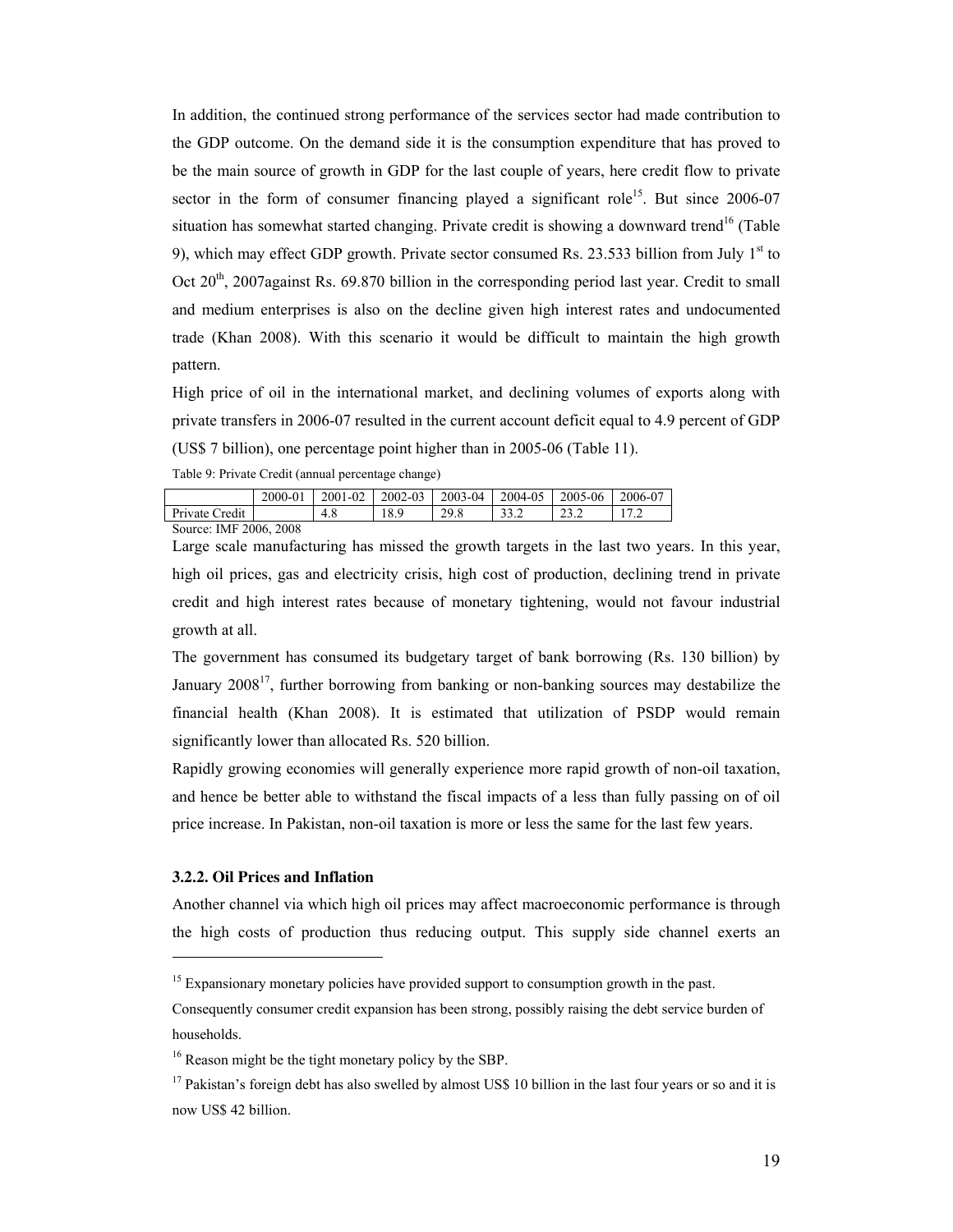inflationary pressure on the economy. In addition, higher oil prices directly raise consumer prices via higher prices of imported goods and petroleum products in the consumption basket. Another implicit effect is felt as producers pass some part of higher input (oil) costs to the price of final goods. Moreover, consumers who experience a loss in real income may consider seeking wage increases, which feed back into higher production costs, and then into prices. However, when oil prices fall, nominal wage and other price rigidities can limit the pass through to lower final goods prices<sup>18</sup>.

When the rate of inflation is high, governments may be concerned with adding it further and hence less willing to see a full passing on of oil price increase. High oil prices has also become an important factor (along with rising house rents and shortage of food items) contributing to high inflation in Pakistan in the past few years. General Price level (for virtually all goods and assets) has been increasing (9.3 percent in 2004-05 considerably very high compared to the previous years). Even in the last two years average inflation was near 8 percent (Table 10). Despite efforts from SBP through tight monetary policy<sup>19</sup> (high interest rates) average inflation was 7.1 percent in the first quarter of  $2007/08^{20}$  (IMF 2008).

Table 10: Consumer Price Index Trend

|                                  | 2000-01 |         |      |      | 2001-02   2002-03   2003-04   2004-05   2005-06 |         | 2006-07 |  |  |  |
|----------------------------------|---------|---------|------|------|-------------------------------------------------|---------|---------|--|--|--|
| Average CPI Increase             | $4.4\%$ | $3.4\%$ | 3.3% | 3.9% | 9.3%                                            | $8.0\%$ | 7.9%    |  |  |  |
| Source: Board of Investment 2008 |         |         |      |      |                                                 |         |         |  |  |  |

Source: Board of Investment 2008

 $\overline{a}$ 

#### **3.2.3. Balance of Payment Effect**

Our petroleum imports account for 24 percent of total imports (and represented up to 44 percent of export earnings) in 2006-07. While, in 1999-2000 the share of petroleum imports was 27 percent of total imports and accounts for 33 percent of total export earnings. Improving terms of trade would mean that a smaller volume of exports would be needed to pay for a given quantity of imports. For Pakistan this ratio however is decreasing, that is more exports are needed to offset the burden of rising import bill.

<sup>&</sup>lt;sup>18</sup> Cited from Asian Development Outlook (2005)

<sup>&</sup>lt;sup>19</sup> Strong monetary measures have been taken by the SBP such as the tightening of monetary policy and imposing restrictions on commercial banks to invest or lend for speculative business or in money making adventures at the cost of consumers. High interest rates have, to some extent, affected exports and industrial growth but its effects in containing inflation are not visible (see Qazi 2008).

<sup>&</sup>lt;sup>20</sup> The problem State Bank of Pakistan (SBP) feels during 2006-07 was the continuous expansion of fiscal policy and the resultant demand pressures that partly diluted the impact of tight monetary policy stance on inflationary expectations. Moreover, the government borrowing from the banking system as well as the external sector did add excessively to money supply during 2006-07.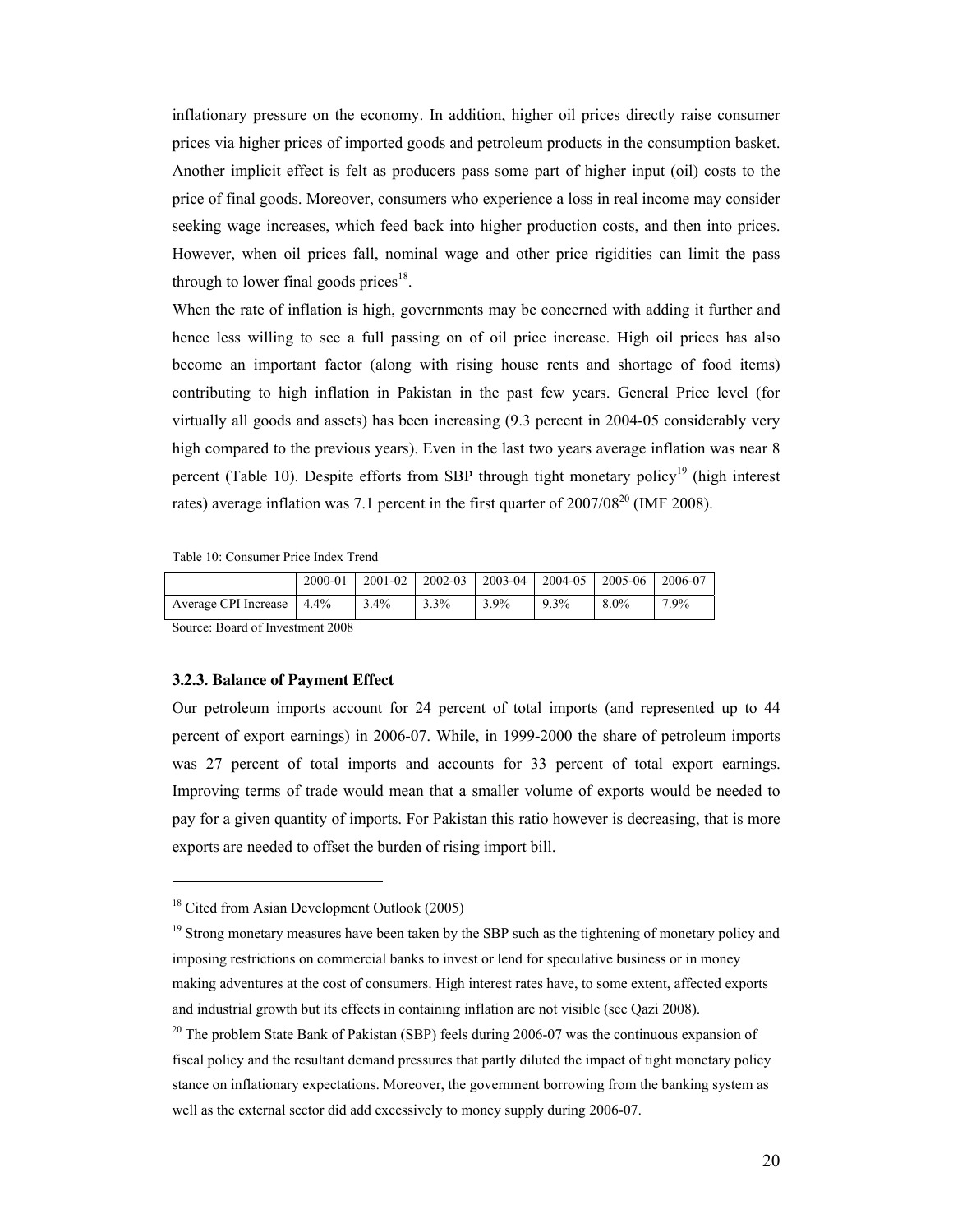Table 11. Performance of External Sector

|                                            | $2000 -$ | $2001 -$ | $2002 -$ | $2003 -$ | 2004-  | $2005 -$ | $2006 -$ |
|--------------------------------------------|----------|----------|----------|----------|--------|----------|----------|
|                                            | 01       | 02       | 03       | 04       | 05     | 06       | $07*$    |
| Terms of Trade (1990-91=100)               | 90.96    | 90.83    | 82.07    | 78.68    | 73.60  | 65.01    |          |
| Exports in US\$ (growth rate)              | $---$    | 2.3      | 20.1     | 13.5     | 16.2   | 14.3     | 3.2      |
| Imports in US\$ (growth rate)              | $---$    | $-7.5$   | 20.1     | 21.2     | 38.3   | 31.7     | 8.0      |
| Current Account including official current |          | 3.9      | 4.9      | 1.8      | $-1.4$ | $-3.9$   | $-4.9$   |
| transfers (in terms of GDP)                |          |          |          |          |        |          |          |

Source: IMF 2008

\* estimated

ADB (2005) has estimated the impact of high oil prices on the net import bill. By assuming 75% rise in oil prices (approximately the increase in prices between the start of 2005 and end August), the estimated impact on the net import bill for Pakistan is almost -4.17. Similarly, the percentage point growth in exports that would be needed to pay for a 75% rise in the cost of imported oil is potentially very large (i.e.,  $18\%$ )<sup>21</sup>. This estimate is for the 75 % increase in oil prices but in actual the prices have risen more than 100%. It means the required rate for exports growth is much higher than this. The trend in the growth of exports can be observed in Table 11. It was only in 2002-03, where exports growth has crossed 18 %. However, imports overall have grown quite significantly<sup>22</sup>.

The government has failed to improve the export performance. However, significant increase in imports has laid a negative impact on trade deficit. Pakistan's trade deficit has swelled to \$7.2 billion, an increase of 32.38 percent in the period July-November (2007-08) as compared to \$5.44 billion in the corresponding period last year. It is the third consecutive year that the country is missing its export target. Trade deficit is expected to reach \$9-10 billion by the end of this fiscal year (Khan 2008).

Imports of petroleum group in fiscal year 2006-07 registered an increase of 12.0 percent. Within the petroleum group, imports of petroleum products registered sharp increase of 38.6 percent (substantial increase in furnace oil import, largely for electricity generation purpose). However, imports of crude petroleum declined by 6.7 percent (in value terms and 10 percent in quantity terms) because refineries operate less than their full capacity. Thus, low demand for crude oil and so was the production of petroleum products.

Current account deficit has also gone up quite significantly (Table 11). In the current fiscal year (2007-08), from July to November, current account deficit increased by 17 percent (US\$ 4.784 billion). In the same period of 2006-07, it was US\$ 4.077 billion (IMF 2008).

 $21$  Such adjustments would occur through a depreciation of the domestic currency and a shift of resources from non-traded goods to traded goods activity (for details see Asian Development Bank (2005)).

 $22$  As a result of import liberalisation.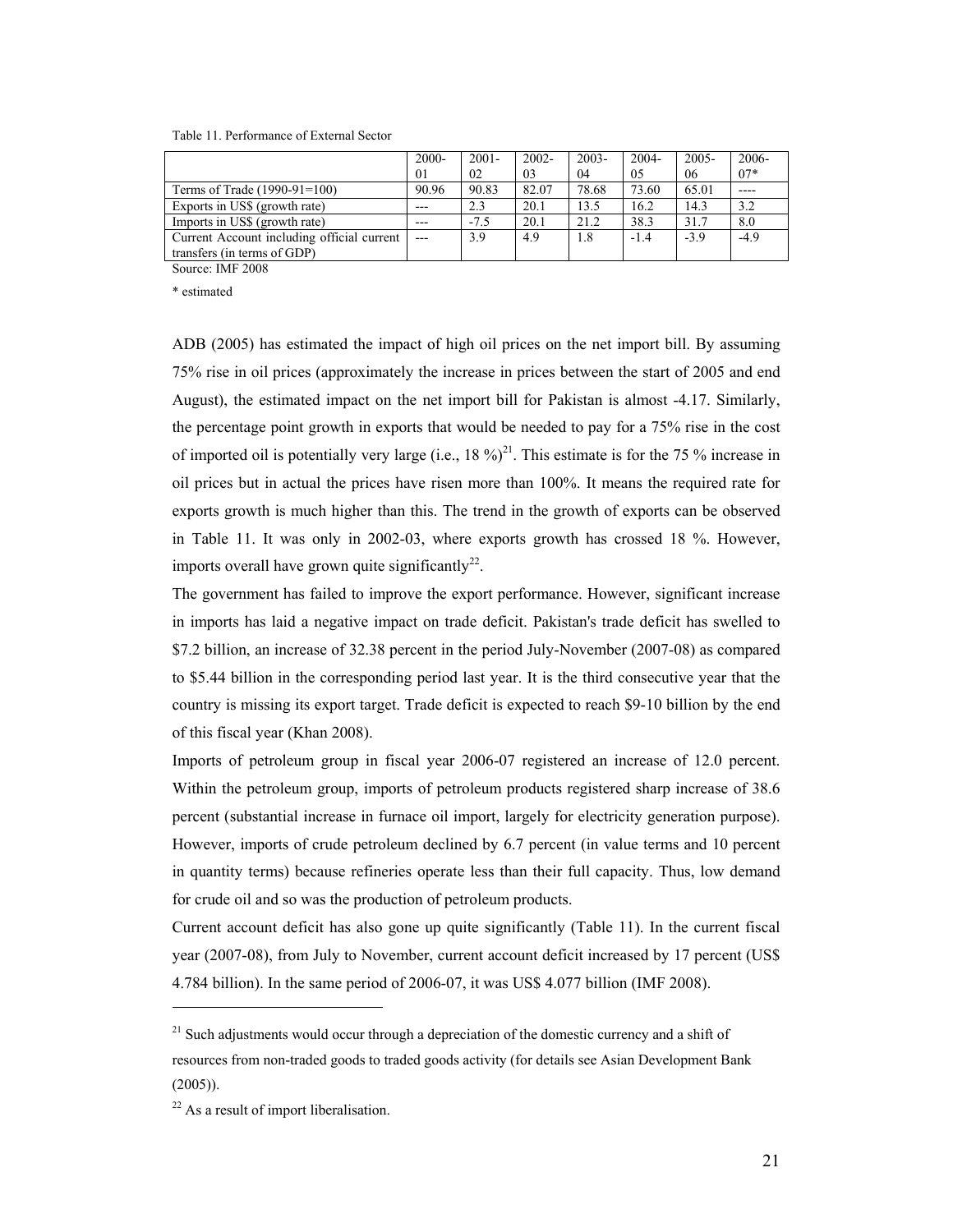In Pakistan, in the last few years, external financial sector (that is, remittances, US aid, and foreign inflows from FDI) has shown a solid performance<sup>23</sup>. It has helped the government in the maintenance of the fiscal situation. However, this is only a short term solution. The government has extensively utilised this facility but has not made substantial efforts to explore other options to reduce trade deficit or explore areas that would have decreased its fiscal burden. Because of this fiscal deficit has also started increasing (Qazi 2008).

### **3.2.4. Fiscal Impact**

Fuel taxes have important revenue implications for Pakistan. Oil and gas sector together accounts for a significant share of government revenues. Taxes on Petroleum products are the largest source of indirect revenues in Pakistan. Petroleum product prices are higher than the import parity price because of these taxes. Petroleum products contributed Rs.120 billion to government revenues in the form of indirect taxes (custom duty, excise taxes and sales tax) in 2006-07. It is 23.2 percent of total indirect taxes (net)<sup>24</sup> collected in 2006-07, while this share was only 12 percent in 2000-01. Petroleum development levy (PDL) is not included in this total. Petroleum development levies collected in  $2005-06$  were Rs  $24500$  million<sup>25</sup>. Adding this will make total indirect tax revenue from petroleum products to Rs. 129.6 billion for the year 2005-06 (that is 26.6 % of total indirect taxes). The share of PDL in petroleum taxes is almost 18.9 for 2005-06. For the fiscal year 2006-07 exact figure is not available. However, the estimated sum of development surcharge in both gas and petroleum sector is Rs. 74 billion as compared to Rs. 54 billion last year, 2006-07 (IMF Report 2008). The taxing of fuel is one of the easiest and relatively straight forward way to raise revenue, as consumption of petroleum products is relatively price inelastic and income elastic, ensuring buoyant revenue as income rises and tax rates are increased  $(Bacon\ 2006)^{26}$ .

| Table 12. Petroleum Taxes (in Billion Rs.) |  |
|--------------------------------------------|--|
|--------------------------------------------|--|

|                                 | 1999-00 | 2000-01 | $2004 - 05$ | 2005-06 | 2006-07 |
|---------------------------------|---------|---------|-------------|---------|---------|
| Custom, Excise and Sales Tax    | 10.7    | 15.2    | 67.1        | 105.1   | 120     |
| Petroleum Development Surcharge | 25.4    | 17.9    | 10.6        | 24.5    | ----    |

 $^{23}$  Gross reserves in million US\$ were 10760 in 2005-06, equivalent to 3.7 months of next years imports of goods and services. It increased to US\$ 14287 in 2006-07, equivalent to 4.5 months of next years imports (IMF 2008).

<sup>&</sup>lt;sup>24</sup> Petroleum development Surcharge not included.

 $25$  Revised estimate available in the Pakistan Economic Survey 2006-07.

 $26$  Tax rate on gasoline (motor spirit) was used to be substantially higher than diesel in Pakistan,

resulting in excess supply of gasoline and sharp growth in diesel production.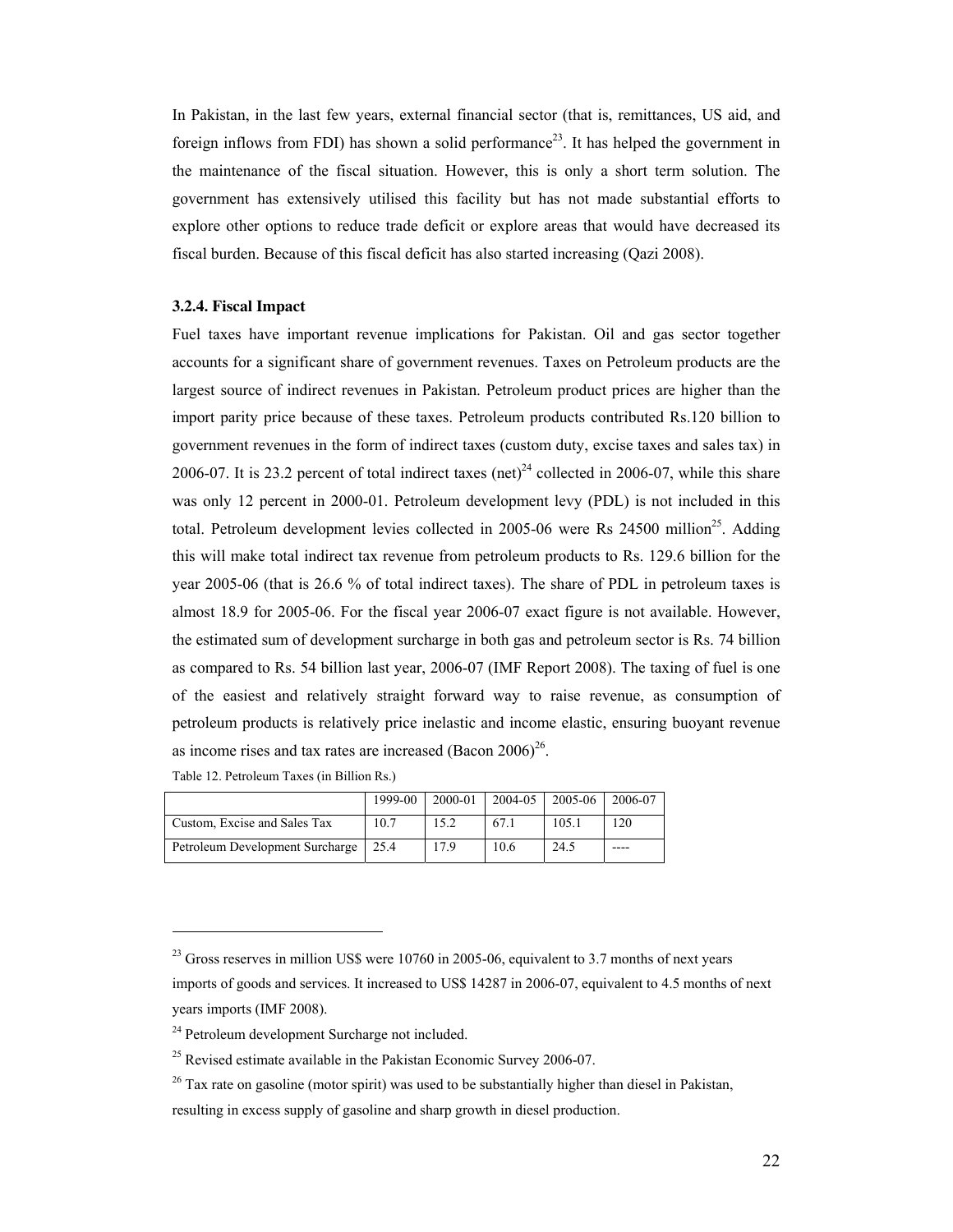As mentioned earlier, the government has used petroleum development levy to keep the end user price constant, given the fluctuations in the international price of oil. Even when there are price reductions in the international market, government does not transfer it to the consumer for domestic budgetary support and increase the PDL. Revenue from the petroleum levy almost doubled in the first half of FY2006, as the increase in domestic prices of petroleum products put through in September and October 2005 was not reversed when global oil prices declined in November and December. But now due to price capping, the trend in PDL is in the downward direction, it will have a negative effect on the share of petroleum taxes.

As far as the overall fiscal deficit relative to GDP is concerned, theoretically, smaller the deficit (or in surplus) government might not pass the whole international oil price increase at the retail level, as government would be in a better position to survive the fiscal implication of doing so. Considerable efforts have been made over the last seven years to maintain financial discipline by pursuing a sound fiscal policy. Pakistan has succeeded in reducing fiscal deficit from an average of 7 percent of GDP in the decades of 1980s and 1990s to an average of 3.5 percent during the last seven years. However, the fiscal deficit although declined to only -2 percent in 2003-04 but since then it is rising and has reached to -4.3 percent in 2005-06 and 2006-07 as well (Table 13). It is expected to rise even further in 2007-08. There are apprehensions that the government may not be able to keep the fiscal deficit within the projected limits because of freezing domestic oil and electricity prices besides slow growth in revenue. The country would be facing huge budget deficit of over Rs. 535 billion in FY 2008. It is estimated that if the rising oil prices are not transferred to consumers, the government will have to bear an additional burden of Rs. 136 billion which will shoot the budget deficit to 5.4 percent of GDP (Khan 2008). The high ratio of tax revenue to GDP is needed to reduce fiscal deficit. For Pakistan, revenue GDP ratio is shown in Table 13, not very encouraging.

"Countries that have abolished subsidies, and use excise taxes on petroleum products as an important source of revenue, may be tempted to cut the tax rates as import product prices rise in order to soften the increase in final prices. However, this also reduces total tax take with its inevitable impact on other items of government spending. … reduction in government spending  $\ldots$  as the method of bringing the economy into equilibrium." (Bacon and Kojima 2006 p. 25)

Table 13: Revenue (including grants) and Fiscal Surplus/Deficit as a percent of GDP

|                        | 2000-01 | 2001-02 | 2002-03 | 2003-04 | 2004-05             | 2005-06 | $2006 - 07*$ |
|------------------------|---------|---------|---------|---------|---------------------|---------|--------------|
| Revenue                |         | 16.1    |         | 14.6    | 14.1                | 14.8    |              |
| Surplus                | $-4.34$ | $-4.52$ | $-4.10$ | $-2.1$  | $-4.1$ <sup>-</sup> | $-4.31$ | $-4.3$       |
| Source: IMF 2006, 2008 |         |         |         |         |                     |         |              |

\* Estimated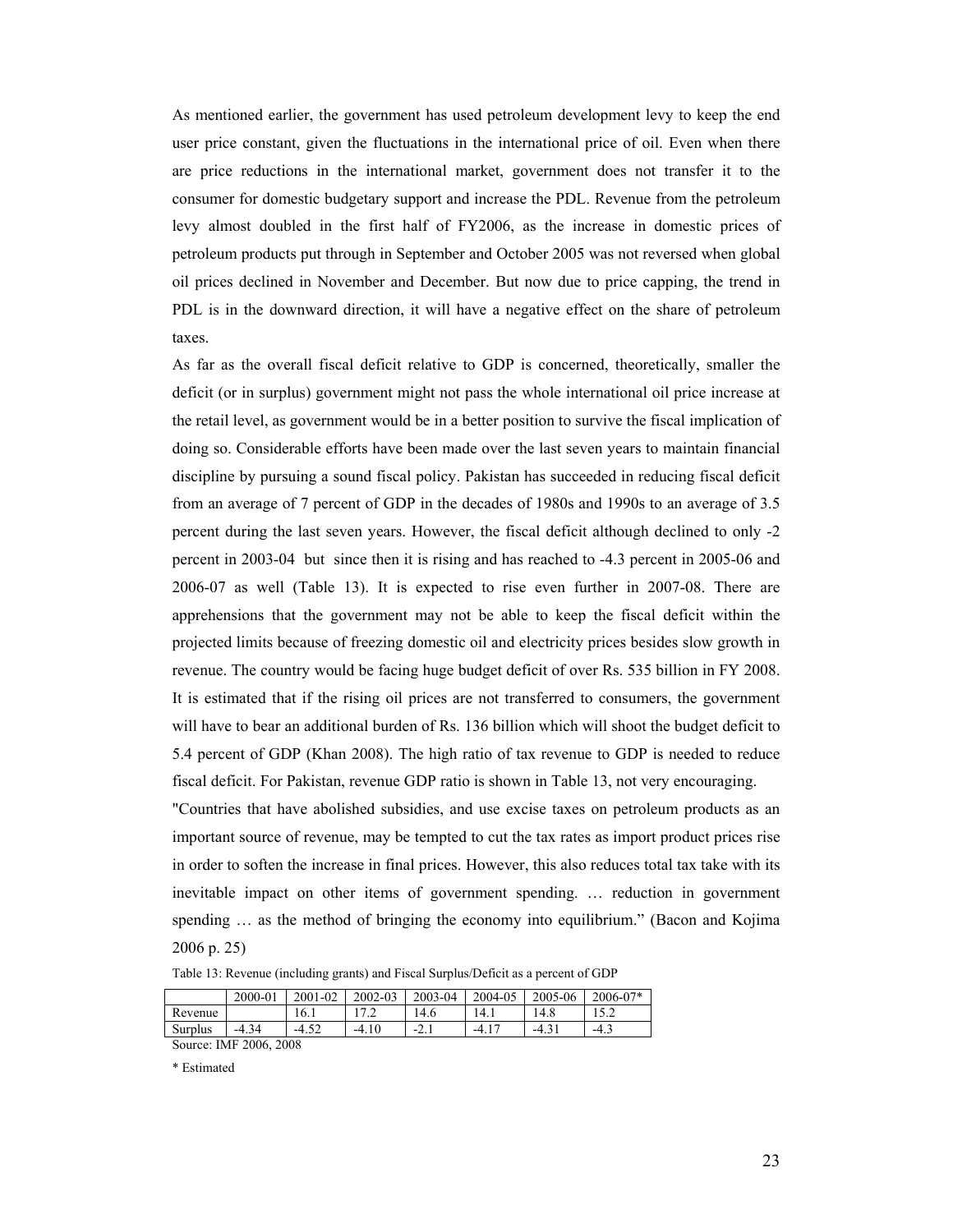So is the case in Pakistan, in the light of rising fiscal burden government in the current fiscal year has also decided to slash the PSDP (public sector development programme) for the remaining five months of FY2007-08 by Rs. 70 billion. According to Ministry of Finance, oil prices have remained unchanged for the last 13 months, and government was finding it difficult to pay Rs. 14 billion every month in oil subsidy.

## **4. Policy Responses or Implications**

As discussed earlier, the direct effect of high oil prices on an economy (in the developing countries) is felt through the worsening of the balance of payments and the resultant contraction of the economy. The use of foreign exchange reserves and increased borrowing or grants may give short term relief for net oil importers. However, this is not a sustainable option. There is a need to explore those policy options that gradually reduce the impact of the price shock and will strengthen the future capability of the country to handle such crisis.

## **4.1. Demand Management and Supply Side Strategies**

GDP growth is regarded as the driver of oil demand besides its price. It has the tendency to reduce vulnerability as the share of oil imports decline as income rises. This however, is a weak effect. A substantial and sustained growth performance is required to have a long term effect. In Pakistan, oil intensity has declined along with rising GDP growth over the last few years but its vulnerability measured in terms of oil imports share in GDP has increased because of the rising value of imports. As discussed in the previous section, current macro scenario has weakened the chances for high growth trend, at least in the recent future. According to one estimate an increase in per capita income of US \$1000 can reduce the impact of \$10 barrel oil shock on GDP by 0.04 percentage points. Our per capita income in 2006-07 was US \$ 909 (IMF 2008).

In addition, given the foreign exchange implications of oil importation, oil prices demand strict measures to promote efficiency in the usage of oil products on priority basis. To promote efficiency, the main focus should be to employ energy conservation programmes. But it seems to be a lost opportunity for Pakistan as for more than five years have passed that oil prices are rising but no serious initiative has been taken in this direction. It is interesting to look at the example of Philippines, where government has taken many steps to economize on the use of oil and to encourage fuel switching "in August 2004, the purchase of government cars was halted; air conditioning in government offices was switched off at 4 p.m.; lights were switched off during lunch breaks; unnecessary trips by government officials were suspended; and reduced use of elevators was advised. Ministries and government agencies were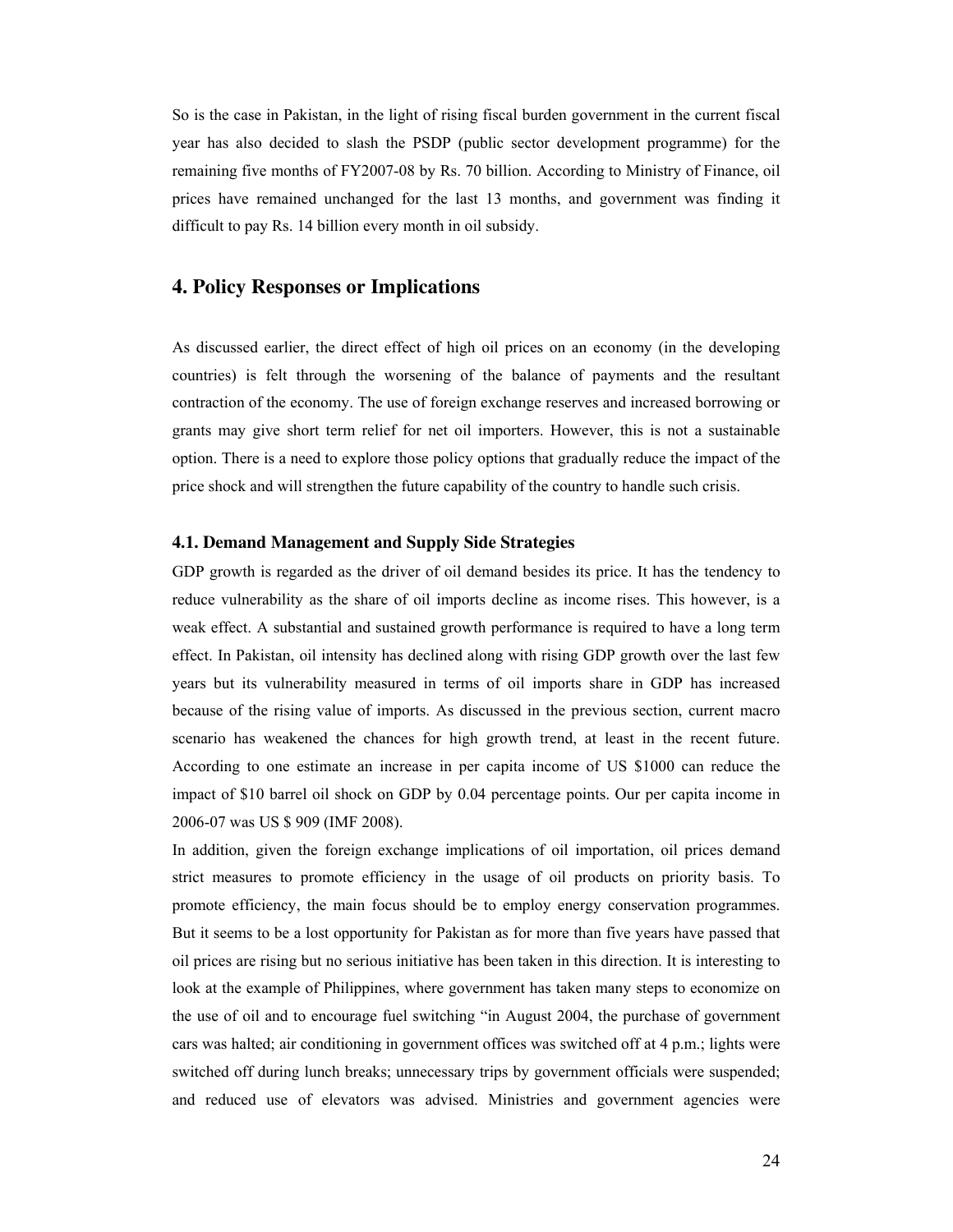encouraged to undertake proper maintenance of vehicles (including correct tire inflation); and driving of government vehicles was reduced. An administrative order signed in August 2005 directed all government offices to implement a mandatory 10 percent reduction in their fuel consumption. Government agencies and offices were prohibited from using vehicles, aircraft, and watercraft for purposes other than official business; the use of government vehicles was banned on Sundays and official holidays, or outside regular office hours…" (cited from Bacon and Kojima 2006, p. 80)

That is, first of all the government itself is economising on fuel consumption, setting an example for the general public. As a result of these energy conservation programmes, consumption of petroleum products in Philippines declined by 8 percent in almost two years. There are so many examples of energy saving programmes employed in developing countries (for details see Bacon and Kojima 2006). Contrary to that in Pakistan there is so much misuse of energy, e.g., government vehicles are used by their families. Moreover, according to new notification issued, officers in grade 20 are now entitled for official vehicle, allowing for more burden on oil consumption and national exchequer.

In Pakistan, liquid fluids are primarily used in the transport sector and power sector. There is a need to improve efficiency in the use of petroleum products in these sectors. The demand for oil products, however, did not increase because of a strong substitution of natural gas for heavy fuel in the power sector. In addition, some 1,600, 000 vehicles are converted to Compressed Natural Gas (CNG) and have replaced motor spirit (gasoline) vehicles<sup>27</sup>. Pakistan's CNG vehicle industry is the second largest in the world after Argentine. The government's pricing policy gives large financial incentives for switching from gasoline to CNG. Its reserves-to-production ratio stood at slightly less than 35 years in 2004 (BP 2006). Pakistan is not importing gas at the moment. However, for some reasons alarming situation arises in the winter seasons, especially winter season in the fiscal year 2007-08 has seen the worst kind of energy crisis (severe power as well as gas load shedding)<sup>28</sup>.

No doubt Pakistan should continue this strategy but at the same time explore other appropriate options like for instance, for cross-border natural gas pipeline development. Although government in order to reduce the oil bill is planning to import natural gas from Iran, Turkmenistan, or Qatar, but so far nothing has been finalized. The reliance on energy source depends significantly on the availability of resource endowment. In Pakistan switching

 $27$  As a result of fuel switching over the last 15 years or so oil consumption has declined by 10 percent while that of gas has increased by 6.5 percent.

 $^{28}$  It was also considered at one point to stop the gas supply to CNG stations, even happened also in some areas. If this will be done again and for a long period of time CNG transport will be forced to switch back to petrol, then where will be the ratio of oil intensity in energy consumption.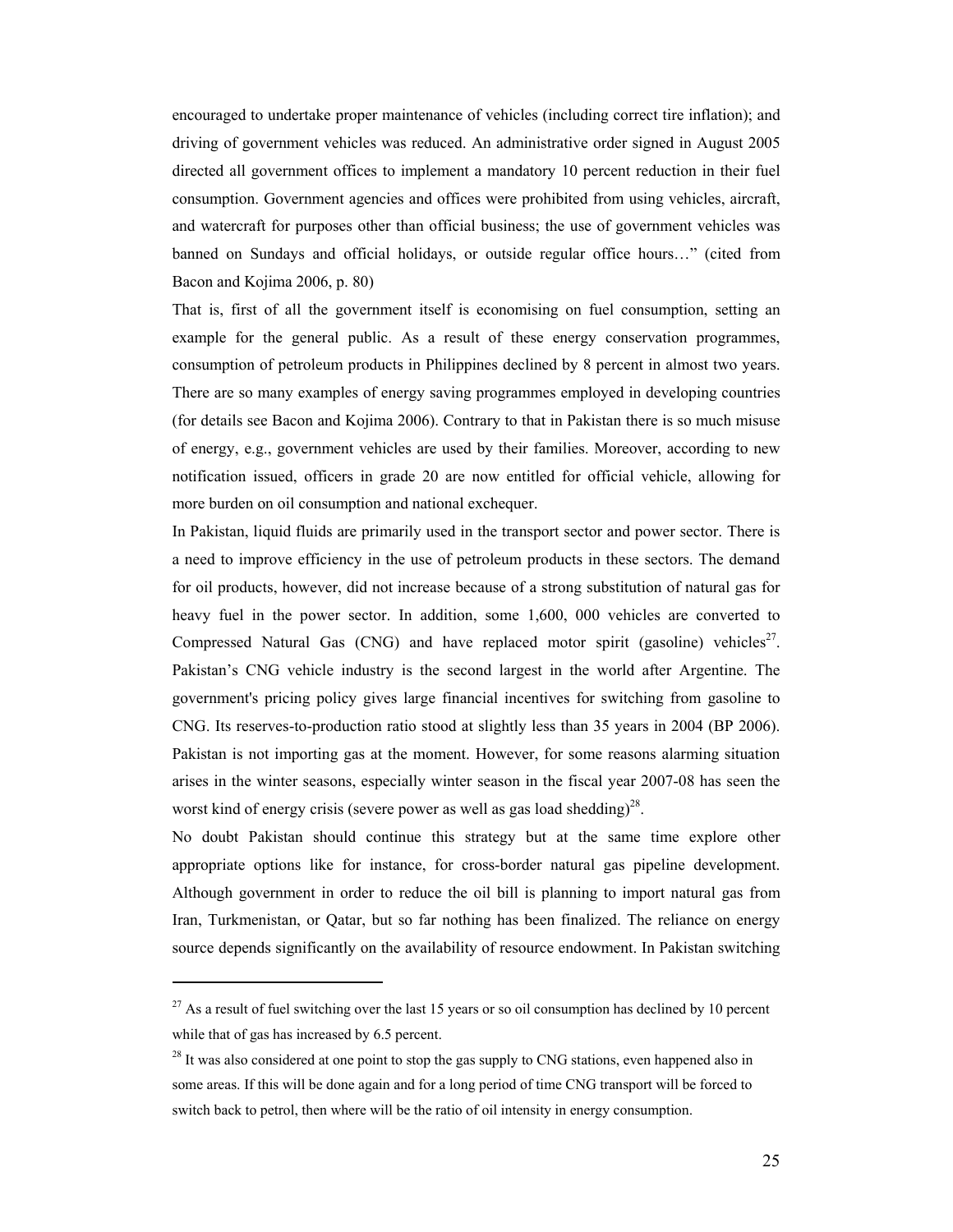towards gas has taken place given relatively more gas resources in the country. There is also a need for increasing the reliance on coal given the domestic availability of huge amount of coal resources. In this case easiest form of substitution is in new plants required to meet incremental demand, where the choice of the economic fuel can be made without allowing for the advantages of sunk costs of installed plant. Pakistan is a growing economy, it is much easier to gradually shift the fuel mix, but only planning wont help until there is a serious endeavour towards its implementation.

In addition transport policy can play a major role in influencing future oil dependency and energy efficiency. Decision about investments in road and rail infrastructure, urban transportation systems, vehicle taxation, and user costs will all exert an important structural influence on demand for and dependence on oil (Asian Development Bank 2005). Public transport in Pakistan is overcrowded. Roads are already congested given the car finance loans provided by the banks in the last couple of years. In most of the areas there is no room for further expansion of roads. An alternative can be Mass Rapid Transport Systems (MRTS) as India has started for New Delhi with the aid of private participation (Regional Energy Security in South Asia 2006).

Besides substitution of liquid fluids by natural gas, many countries are exploring the possibilities of bio fuel, some portion or full replacement of fuels. There are two types of bio fuels: ethanol and bio diesel. For the last few years Pakistan sugar mills association has been suggesting to launch a fuel ethanol program. In March 2006, under the directives from the Prime Minister, Ministry of Petroleum and Natural Resources and Ministry of Industries undertook some projects to test automotive use of ethanol (that is, blending 5-10 percent ethanol into gasoline). A joint pilot project of PSO and Hydro Carbon Institute of Pakistan (HDIP) was launched in three PSO petrol pumps (one in Karachi, Lahore, and Islamabad) where fuel ethanol was blended with gasoline in the ratio of 1:9. However, evidence indicates efforts from the oil lobby to stop this initiative (Khan 2007). It was estimated that if fuel ethanol is blended with gasoline in the ratio of 1:9, the country can save foreign exchange worth \$300 million, which doubles if fuel ethanol is blended with gasoline in a 2:8 ratio (Khan 2007).

Pakistan is encouraging further petroleum and gas exploration and production in the country, giving incentives in the form of Petroleum Polices and Exploration and Production Rules<sup>29</sup>. The government has revised these policies to make them more attractive to the international oil companies. But so far in oil exploration there is very limited success.

 $29$  Petroleum Policies 1991, 1993, 1994, 1997, 2001. Petroleum Exploration and Production Rules 2001, 2003. Petroleum Exploration and Production Policy 2007.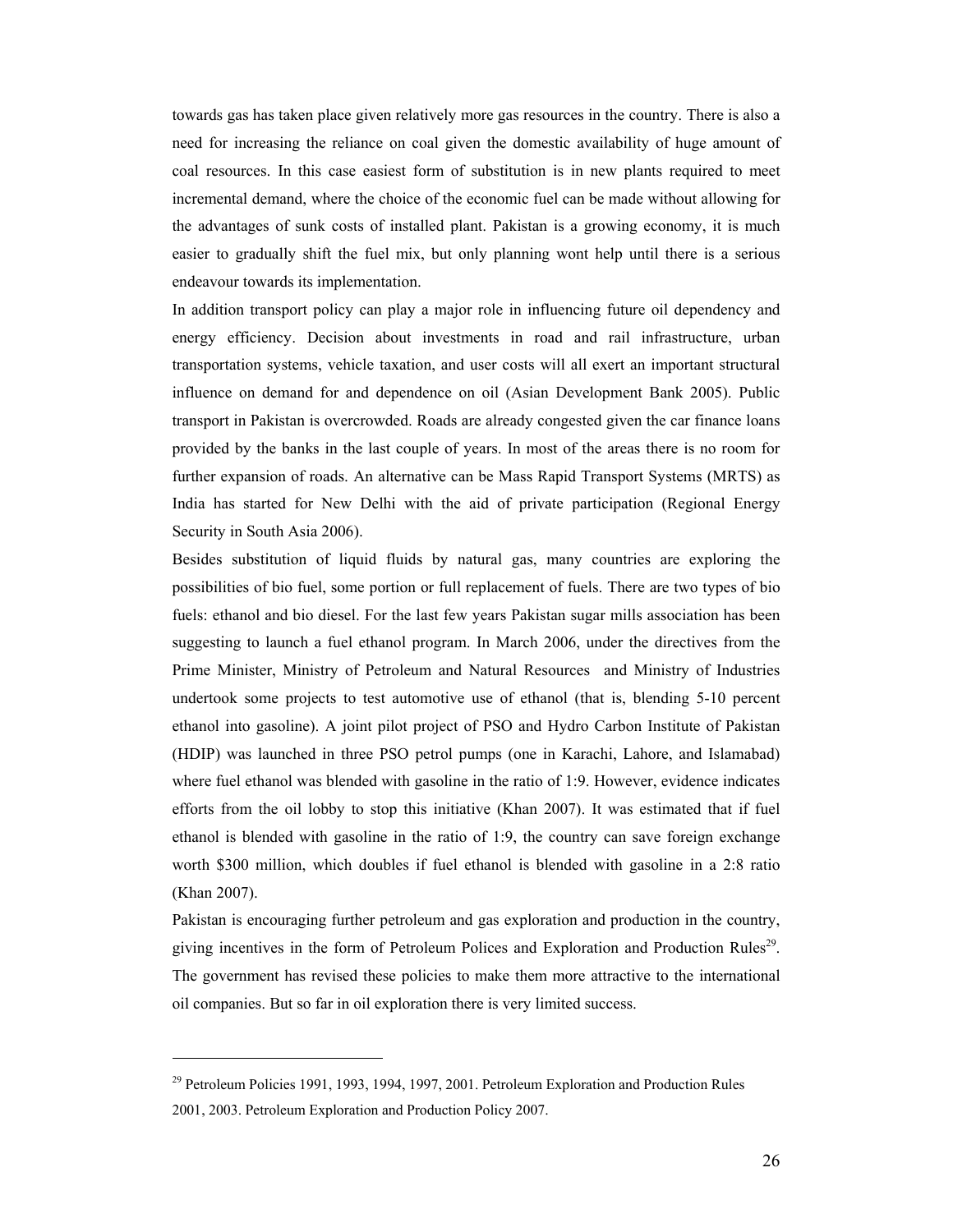In Pakistan policies are intended to protect domestic refineries: import parity pricing for products that are exported, requiring fuel markets to buy from domestic refineries, and zero customs duties on the import of crude oil.

There is a perception that undue profits are going to oil refineries on account of deemed duties and guaranteed rates of return. Refineries continued to benefit from the 10 percent deemed duty allowed for one year about six years ago to modernize their system to European standards. Moreover, the refineries have not been able to increase their storage and improve their products to Euro-IV standards as they had promised to do in return. Refineries in Pakistan are earning much higher than their counterparts in other countries. For example, in Pakistan refineries are earning between \$ 8 and \$11 per barrel. Compared to that, refineries in Singapore are earning \$2 to \$3 per barrel. Mainly because of the protections, the profitability of four refineries that ranged between Rs. 23 million and Rs. 1.3 billion depending on their capacity in 2000-01 increased to between Rs. 1.7 billion and Rs. 11 billion in 2007, showing a total increase of about 2,000 percent (Kiani 2008). Large profits earned by oil Refineries, though reflects the global trend caused by shortages of refining capacity, but has increased the worries of the population that oil companies are exploiting the global oil market and taking advantage of consumers (Bacon and Kojima 2006).

Secondly, in the last two years imports of petroleum products in Pakistan have gone up because of the lower production in refineries. What was the point in giving so many incentives to these refineries? What the regulatory authority is doing to check it.

Another long-term response can be the increase in the strategic reserve position (as done by the Peoples Republic of China and India). Strategic stocks are not exactly intended to guard against high prices; their main objective is to ensure availability in the event of a physical disruption in supply. Pakistan's oil reserves dropped to the lowest-ever level in the country's history and the stocks of major oil products, kerosene and diesel, left were sufficient for four and six days respectively at one point in Dec 2007 (as a result kerosene prices shoot up and was sold in the black market). Under the standard operating procedures (SOPs), government and all companies (private as well as public) are required to maintain a minimum of 21-day stocks of every product at all times to cope with any eventuality. The SOPs are defined in the 'Blue Book' meant for strategic government organisations to handle crises. The country has the storage capacity to fulfil the demand for 80 days for kerosene and 39 days for HSD. The major reason for the drop in stocks was cash problems faced by the oil companies to have sufficient imports and non-availability of cargo in Arab countries because of advance supply orders. The situation was comparatively better for furnace oil, petrol, HOBC and jet fuel as their stocks but still below their capacity (Kiani 2007).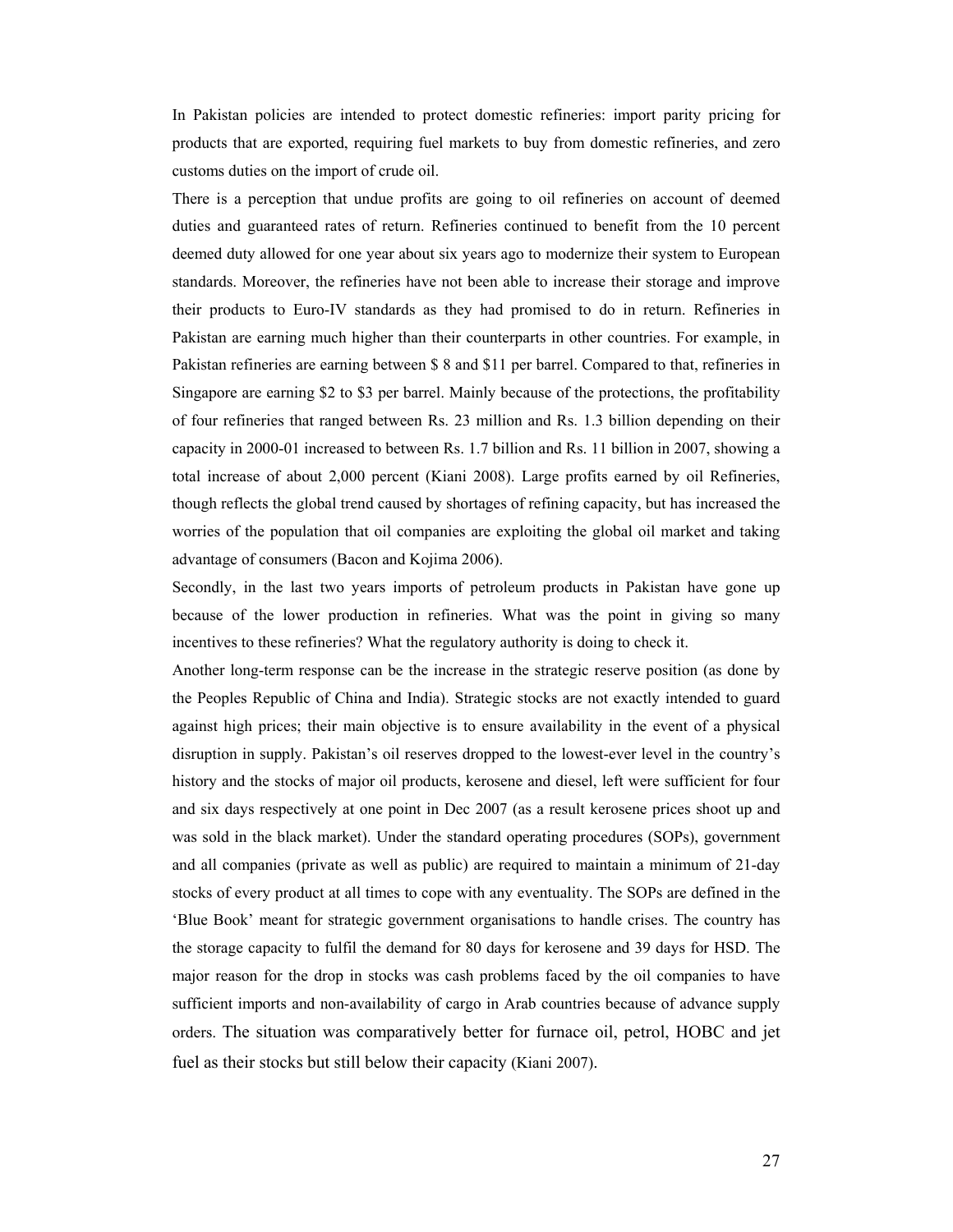Effectively, refineries and OMCs should operate in accordance with economic principles. If refineries are not functioning at their full capacity then there is a need to investigate the benefits of the duty free imports as well as implicit and explicit subsidies going to them.

The development of competitive markets in oil and other energy products is important. Involvement of private sector to participate in the oil and energy sector is likely to be beneficial but require an independent regulatory mechanism. In Pakistan, market based reforms have been initiated and regulatory authority has also been formed (that is, Oil and Gas regulatory authority (OGRA)). But the effective functioning of the authority is debateable and needs to be examined. At the same time negligible competition is taking place along the supply chain. Where competition exists it is not price based. Benefits of regulation are going to producers through protected profits. Reform programme should be such that the benefits finally go down to consumers. There is a need for increased competition in all element of the price chain (e.g., competition among OMCs under the caps with respect to distribution margins or IFEM<sup>30</sup>) to ensure efficiency and better service to consumers (World Bank 2003). There is a need for an autonomous regulatory authority to enable and control any possible monopolistic and collusive behaviour in the oil industry, to promote competition in all segments of the oil industry, and to check any irregularities.

#### **4.2. Macroeconomic Policy Responses**

The role of macroeconomic policies should be to ease needed adjustments to demand and supply and to guard against the inflationary pressures. Monetary authorities should consider tightening as a shield against the risk of cost-price spiral that high oil prices may release, thus increasing output losses over a longer period of time. Monetary tightening can help containing inflationary impacts. As far as the fiscal policy is concerned, its role should be to assist in smooth adjustments and to provide a measure of temporary relief, but it cannot protect an economy against high oil prices. In normal circumstances, fiscal stabilization should occur automatically with limited discretionary response. Otherwise, it would be difficult to get rid of any expenditure programs and subsidies or to restore oil taxation to previous levels if oil prices subsequently fall. Because fiscal subsidies (as has been provided in many countries<sup>31</sup>) to protect consumers or producers can have a high opportunity cost both in fiscal terms and in terms of broader efficiency considerations (Asian Development Bank 2005).

 $30$  There is a need to reduce the number of depots under the freight pool and prepare plans for handling transport fleet redundancies (World Bank 2003)

<sup>&</sup>lt;sup>31</sup> Also in Pakistan.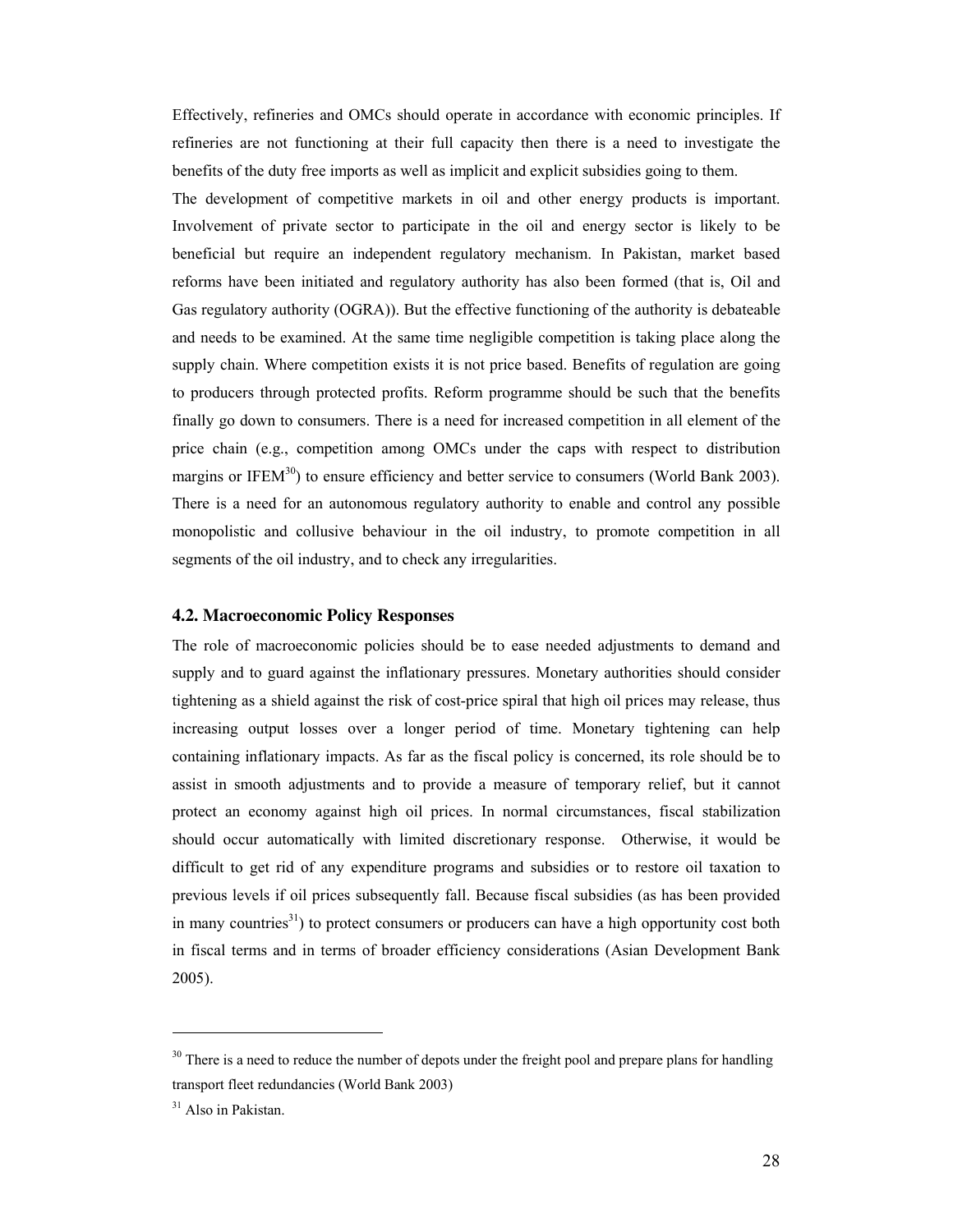For net oil importers, the appropriate macroeconomic response to higher oil prices is to fine tune both fiscal and monetary policy to accommodate, not resist, needed adjustments in output and prices.

For the last two years or so monetary authority in a Pakistan, that is State Bank of Pakistan (SBP) is employing tight monetary policy to contain inflationary impact. In addition, in April 2004, when Pakistan rupees felt pressure as a result of high oil prices and depreciated against the US dollar by almost 6.8%by October 2004, SBP committed officially in November 2004, to support the market for the high oil payments. As a result, rupee picks up to recover much of the lost ground in December 2004. SBP effort is directed towards eliminating mismatches between inflows and the outflows, i.e., purchasing when market had excess foreign exchange inflows and selling the same for oil payments. SBP's commitment for the oil payments therefore, played an important role in avoiding speculative attacks on the currency (SBP 2007).

With the aim of promoting growth the Government has pursued an expansionary fiscal policy for the last few years with the increase in development spending. As a result not only fiscal deficit has increased but has also balanced out to some extent the monetary tightening by the SBP.

## **5. Conclusion**

 $\overline{a}$ 

For long run development oil will remain an important source of energy. What is required is to make rational choices about the development of energy mix for the future. The government should chalk out strategies for ensuring efficiency in use and development, adequacy and reliability of supply, and measures to alleviate environmental impacts. For Investor's confidence in all energy sectors a predictable and transparent framework is essential. Since better investor climate will in turn increase supply and help stabilize prices. Within the framework of a national energy policy, a number of specific measures to promote energy efficiency and diversity will help in reducing vulnerability to high oil prices (Asian Development Bank 2005).

About 28% of total commercial energy is imported in Pakistan and the dependence on imported fuels is expected to increase even further in future given the depleting gas resources. The continuously rising trend in the oil prices in the international market will have a negative impact on Pakistan's foreign reserves<sup>32</sup>.

<sup>&</sup>lt;sup>32</sup> Reserves dropped from US\$16.4 billion in October 2007 to US\$14.08 billion on February 15, 2008.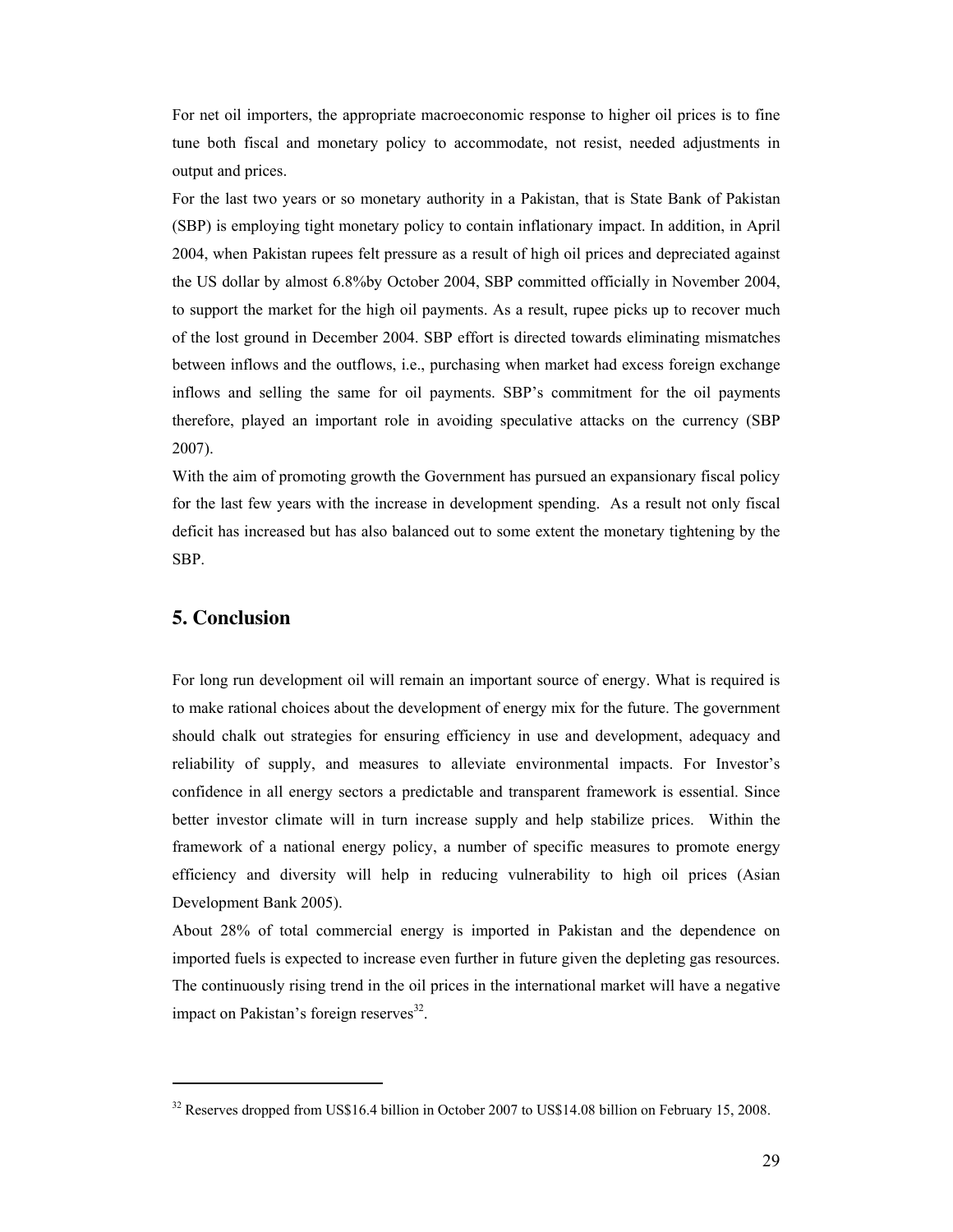Pakistan needs to explore the vast potential of its indigenous energy resources, much of which has remained unexploited, especially that of coal. The government must diversify the country's energy supply mix to reduce the risk of oil price fluctuations in the global energy market.

Energy conservation programs should be applied. There is a need to seriously promote efficiency improvement or demand management. So far this seems to be a lost opportunity for Pakistan. As discussed earlier, some countries have successfully implemented this approach.

At the macro level, government policy cannot completely eliminate the adverse impacts of high oil prices but appropriate policy response can minimize it.

"Overly contractionary monetary and fiscal policies to contain inflationary pressures could exacerbate the recessionary income and unemployment effects. On the other hand, expansionary monetary and fiscal policies may simply delay the fall in real income necessitated by the increase in oil prices, stoke up inflationary pressures and worsen the impact of higher prices in the long run" (IEA 2004; p. 6)

There is also a need to rationalize taxation/levies on petroleum products to help reduce the unbalance in the pattern of consumption. It may result in predictable government revenues and balanced consumption of petroleum products. And may also help in the reduction of those products for which we have to rely largely on imports. In addition, since Pakistan is on the high growth path therefore, there is also a need to focus more on non-energy taxes.

For the improvement of balance of payment, Pakistan should made serious efforts to boost its exports to counter high oil payments.

### **References**

- 1. ADB (2005) The Challenge of High Oil Prices. Asian Development Outlook Update, Asian Development Bank.
- 2. ADB (2004) Asian Development Outlook 2004, Asian Development Bank.
- 3. Ansari, Murad (2004) Unexplored Country: Pakistan's Oil & Gas Sector. BLUE.CHIP, The Business Peoples Magazine, www.bluechipmag.com
- 4. Bacon, Robert and Masami Kojima (2006) Coping with High Oil Prices, ESMAP Report 323/06, The World Bank.
- 5. Bacon, Robert (2005) The Impact of High Oil Prices on Low Income Countries and the Poor. UNDP/ESMAP (United Nation Development Programme/ World Bank Energy Sector Management Assistant Programme), The World Bank.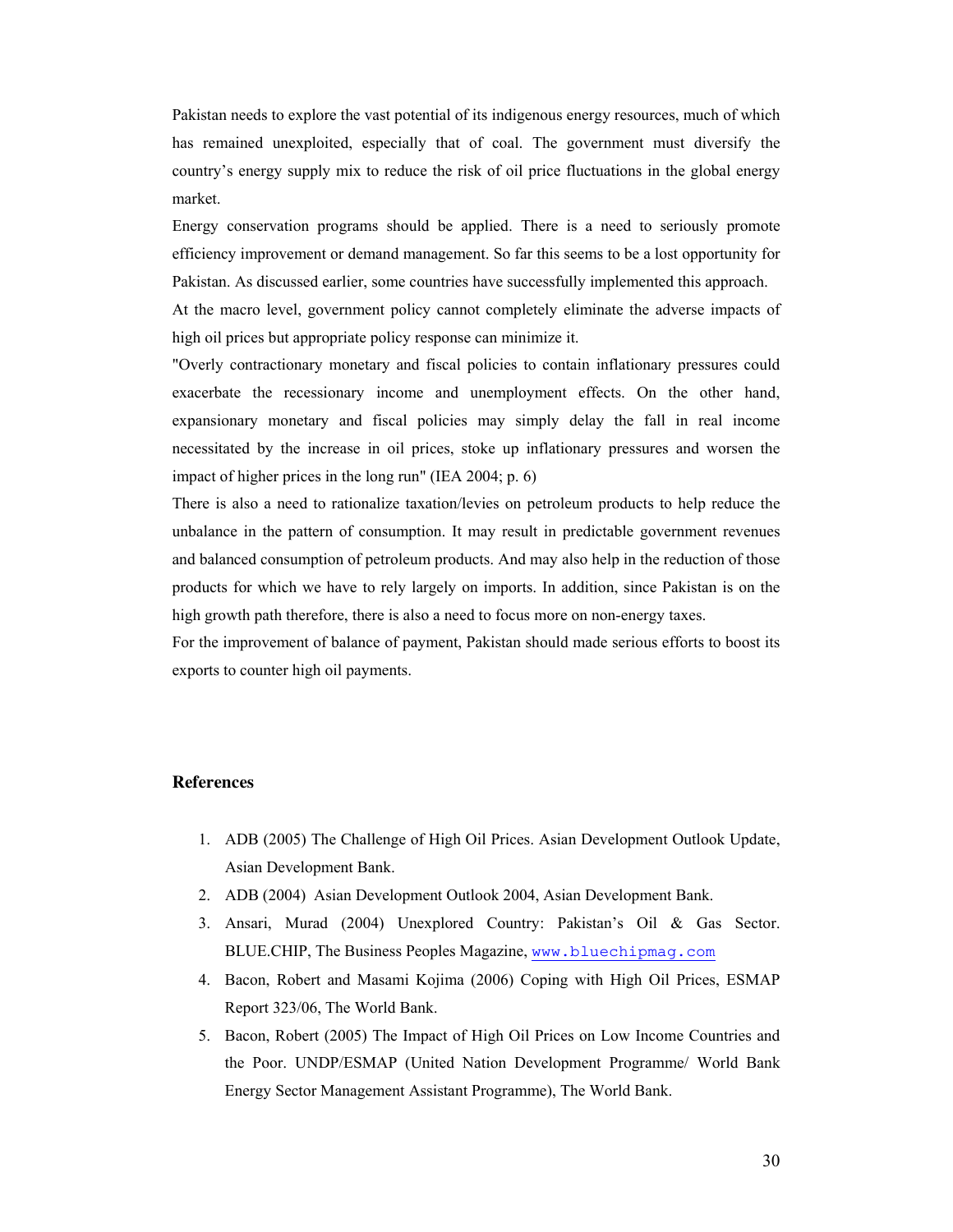- 6. Birol, Fatih (2006) Oil Market Outlook and Policy Implications. United States Committee on Energy and Natural Resources, Prepared Testimony 10 January 2006.
- 7. BOI (2008) Pakistan Economy. Board of Investment, Islamabad, www.boi.org.pk
- 8. Burney, A. Nadeem and Naeem Akhtar (1990) Fuel Demand Elasticities in Pakistan: An Analysis of Household's Expenditure on Fuels using Micro Data, *The Pakistan Development Review*, Vol. 29, No. 2, pp. 155-174.
- 9. Government of Pakistan (2006) Yearbook 2005-06. Ministry of Petroleum and Natural Resources.
- 10. Government of Pakistan (2008) Fiscal Policy Statement 2007-08. Debt Policy Coordination Office, Ministry of Finance.
- 11. Pakistan Energy Yearbook (various Issues). Hydrocarbon Development Institute of Pakistan, Ministry of Petroleum and Natural Resources, Government of Pakistan.
- 12. IEA (2004) Analysis of the Impact of High oil Prices on the Global Economy. International Energy Agency, Paris.
- 13. IMF (2008) Pakistan 2007. IMF Country Report No. 08/21, International Monetary Fund.
- 14. IMF (2006) Pakistan 2006. IMF Country Report No. 06/426, International Monetary Fund.
- 15. Khan, Bashir Ahmed and Syed Mubashir Ali (2000) Energy Policy in Pakistan: An Investigation of the Tariff Structure of Petroleum Products. Working Paper No. 00- 24, Working Paper Series, Centre for Management and Economic Research, Lahore University of Management Sciences.
- 16. Khan, Mehmood-ul-Hassan (2008) Negative Aspects of Macro-economy. *Business & Finance Review*, The News, Monday February 4, 2008.
- 17. Khan, Shaheen Rafi Khan (2007) Need for Enabling Polices Part II, *The News*, September 30, 2007.
- 18. Kiani, Khaleeq (2008) Oil Pricing System under Review. *DAWN*, February 10, 2008.
- 19. Kiani, Khaleeq (2008) Rs.25 bn Earned from Tax on POL Products. *DAWN*, November 28, 2007.
- 20. Kiani, Khaleeq (2007) Crisis as Oil Stocks Hit Rock Bottom. *DAWN*, December 11, 2007.
- 21. MPNR (2008) Ministry of Petroleum and Natural Resources, Government of Pakistan. www.mpnr.gov.pk
- 22. OCAC (2008) Oil Companies Advisory Committee. www.ocac.org.pk
- 23. OGRA (2006) Annual Report 2005-06. Oil and Gas Regulatory Authority, Islamabad.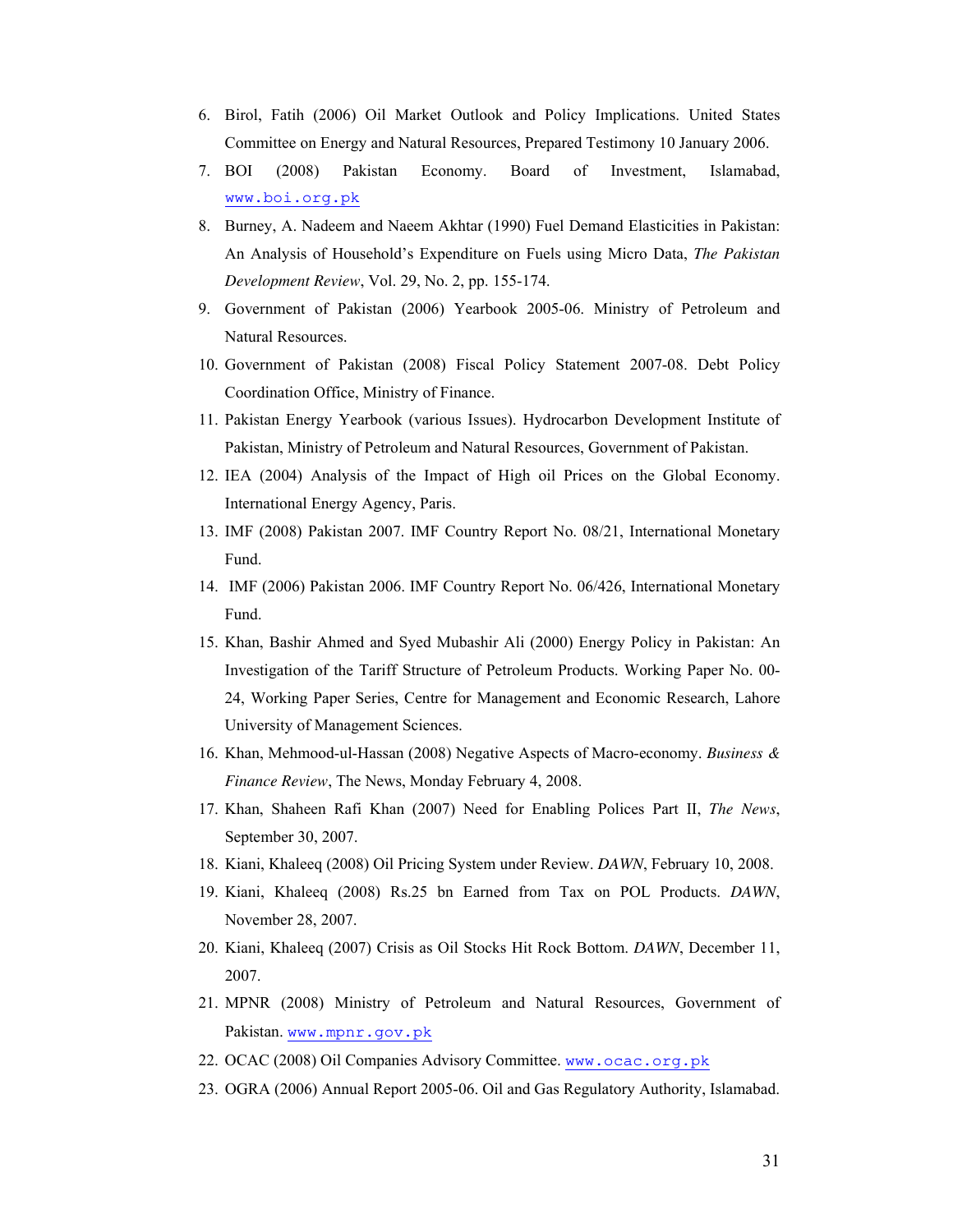- 24. OGRA (2008) www.ogra.org.pk
- 25. Qazi, M. S. (2008) State of the Economy and Mid-Year Review. *Business & Finance Review*, The News, Monday February 4, 2008.
- 26. Regional Energy Security for South Asia (2006) Regional Report, www.sarienergy.org
- 27. SBP (2007) Annual Report 2006-07. State Bank of Pakistan.
- 28. WB (2003) Pakistan Oil & Gas Sector Review. Report No. 26072-Pk, The World Bank.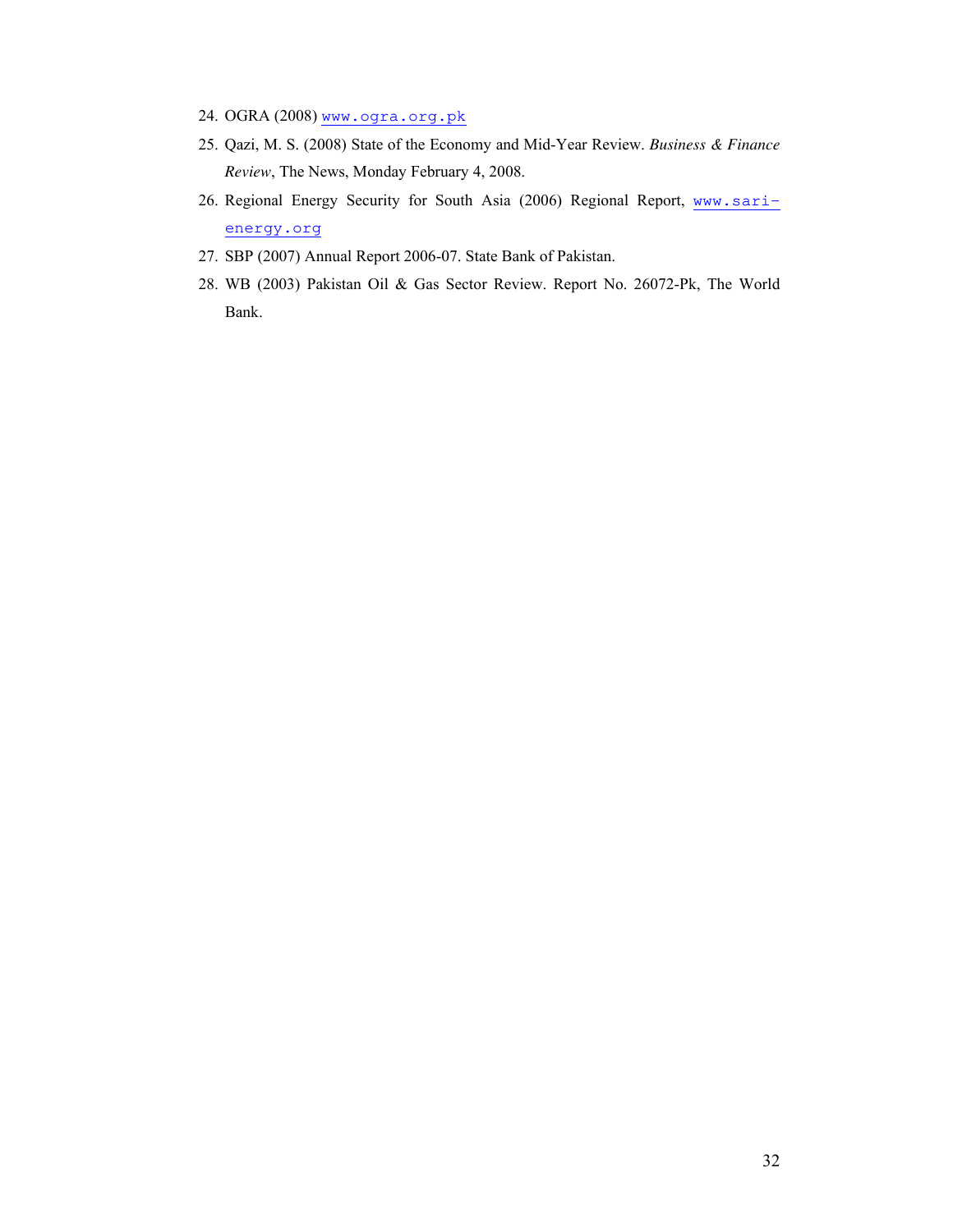## **Appendix**

## **A1: Incentives for Oil Refineries in Petroleum Policy 1997**

- No permission is required for setting up new refineries or for expanding the existing ones.
- Import parity price formula for new oil refinery projects has been linked to a market related mechanism of refined products' prices based on Singapore Mean FOB spot, price along with all applicable local charges as detailed in Annexure-X. There will be no minimum Rate of Return guarantee for new refinery projects. In addition the petroleum refinery investment will be included in the package for facilitation and incentives in the Investment Policy to be announced shortly.
- The limit of 10-40% on the rate of return for existing refineries will be removed subject to agreements being executed with the Ministry of Petroleum and Natural Resources covering development and expansion plans.
- Other income earned from non-refinery operations can be retained by the refineries.
- Import of crude oil will be permitted from any source, subject to price economics after upliftment of local crude oil if so allocated.
- Export of surplus products will be allowed freely.
- GOP will not give any product offtake right guarantee. Refineries shall be allowed to sell products to any marketing company or they can setup their own companies.
- Custom/relevant authorities will accept instructions for release of equipment on the basis of the recommendations of Regulatory Authorities. Import duties and taxes will be payable as per applicable SROs.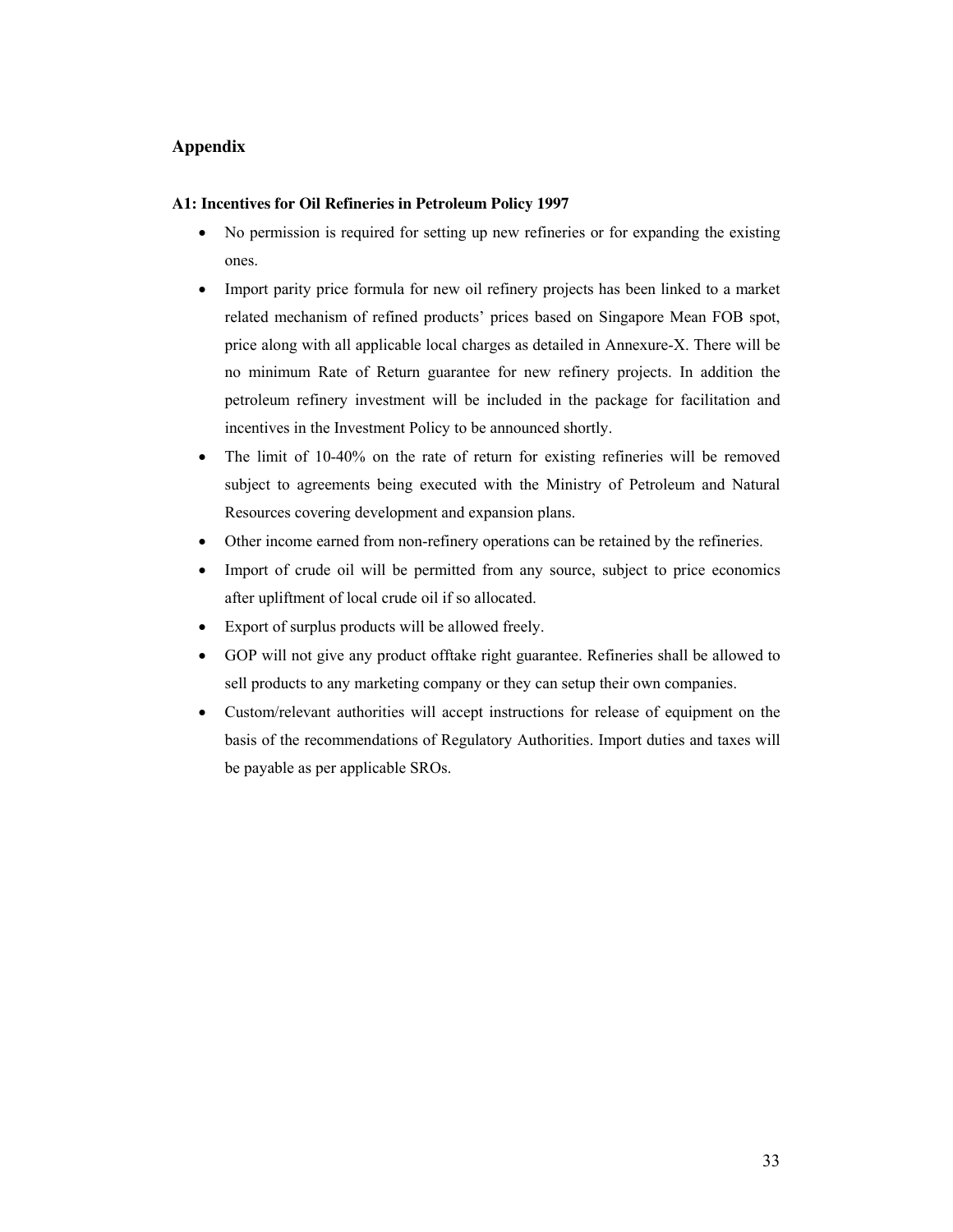**A2: Components in Calculating the Selling Price of Petroleum Products** The Ministry of Petroleum and Natural Resources (MPNR) has approved the pricing mechanism. Elements included are explained below:

#### Ex-Refinery Price

The ex-refinery price of a product, which is paid to local refineries, equates to the landed cost of the product. In other words it relates to the import parity price of the product if the same were to be imported. The base price relates to the relevant product's FOB price averaged for the fortnight as quoted in the Arab Gulf region to which are added other elements like freight, duties, L/c and bank charges, custom duty, wharfage etc to arrive at the refinery price.

#### Government Levies

Government levies are the prerogative of the Government and are fixed in accordance with the needs of the Government. Petroleum products are an important source of any Government's revenue and Pakistan is no exception.

#### Inland Freight

Inland freight is used to equate the prices of the products all across Pakistan. In order to do this:

- 29 core depot locations have been identified and prices are kept constant over these locations.
- The product wise cost of product transportation from refineries or imports to these 29 locations is allocated to the respective product and is called primary transport cost.
- Primary cost represents actual cost and does not include any profit element for the marketing companies.
- The cost of transporting product from these aforementioned core 29 depot locations to the respective retail outlet is called secondary transport cost and varies in accordance with the distance of the retail outlet from the nearest depot. This cost is over and above the maximum ex-depot sale price determined by OCAC for the 29 core depot locations.

## Distributor and Dealer Margins

The Government fixes the distributor and dealer margins, which represent the profit element for the oil marketing company and their dealers. These margins are represented as a percentage of the Maximum Ex-Depot Sale Price. From July 2002, these have been fixed at: 3.5% for Oil Marketing Companies and 4% for dealers.

#### Sales Tax

Sales tax is the last element in the consumer pricing and is calculated at 15% of the price before sales tax. **53.**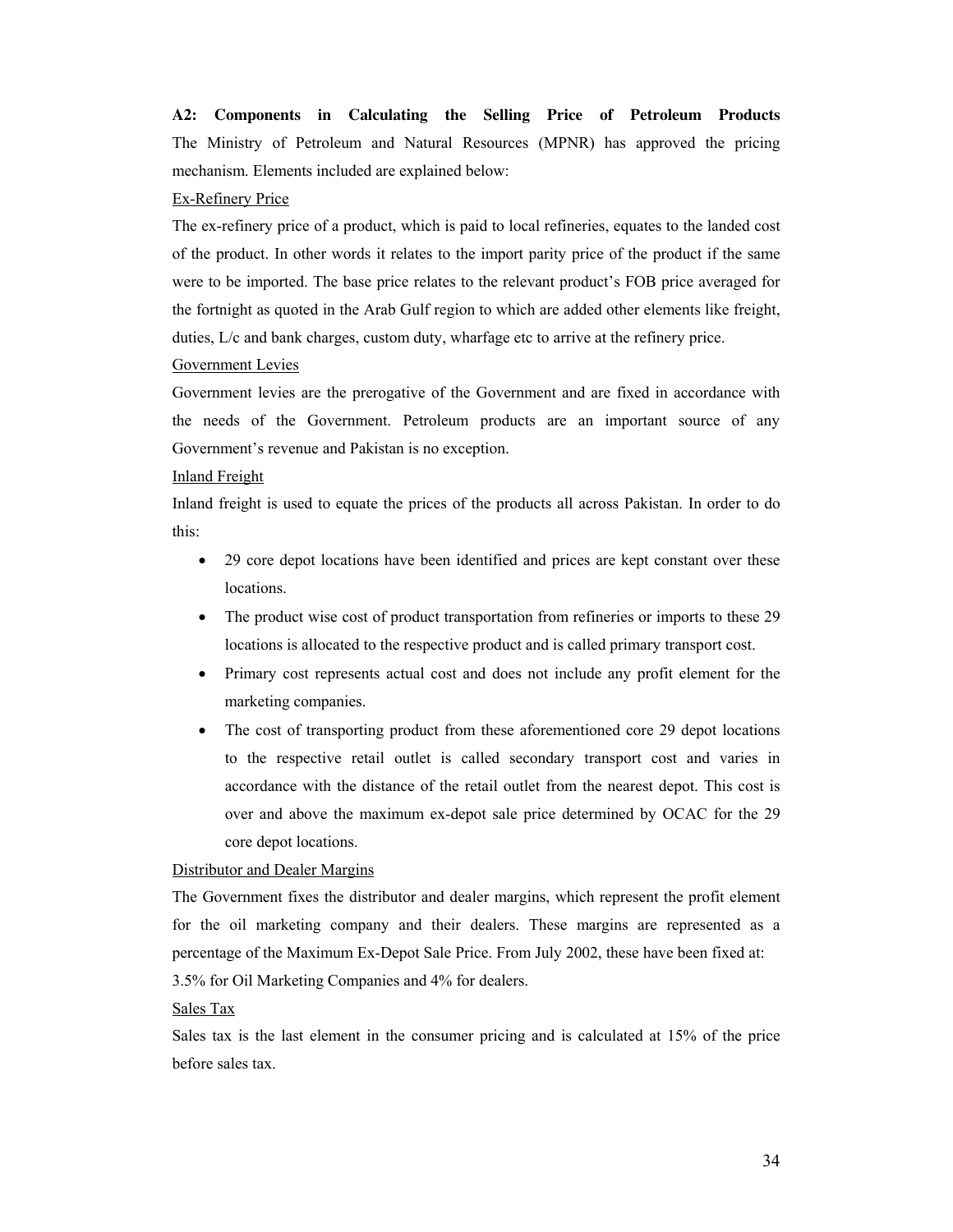## **A3: Import Parity Price (IPP) formula for Petroleum Products<sup>33</sup>**

IPP=cartage and freight (C&F) Price +Incedentals

C&F=Arab gulf (AG)fob price(average previous 15 days\*\_Platts) +Published premium(average previous 15 days\_platts)+Ocean Transport (published average freight rate assessment)

Incedentals:

Insurance: (0.10% of C&F for white products)

(0.09% of C&F for black products)

Letter of Credit

Commission: (0.15% of C&F)

Bank services: (0.1% of C&F)

Handling charges: (0.15% of C&F)

Wharfage: (Kemari all products=29 Rs./ton)

(FOTCO\_ HSFO/HSD=25Rs/ton\_2/11/2002)

Ocean losses: (0.5% of C&F)

FoB Product prices. "Arab Gulf (AG) mean" fob prices are published by Platts for four main products: naphtha, kerosene, gasoil, and high sulfur fuel oil. These prices are also used to calculate "fob prices" for other products, for example:

JP-1=kerosene +US\$0.01/gallon

JP-4=50%naphtha+50%kerosine

 $LDO = 80\%$  gasoil  $+20\%$  furnace oil

MS= Naphtha +Caltex Bahrain Posted Price differential of Naphtha and 87 Ron (moving average last three years) subject to maximum of US\$60/ton.

(Other minor products also have prices based on the four Platts prices)

\*for PARCO 3-day averages are used

<sup>33</sup> Source: OCAC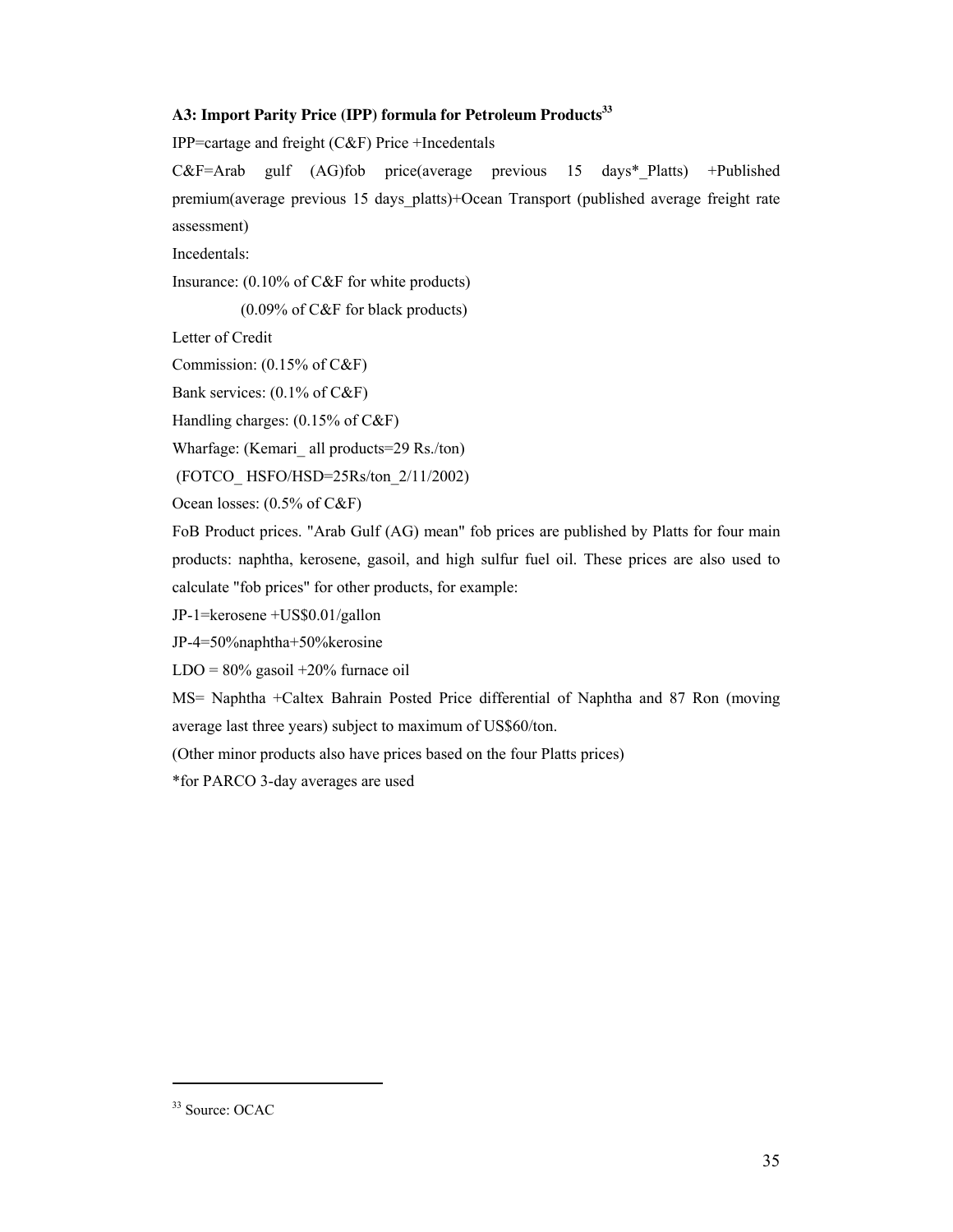## **Appendix Tables**

| $\mathbf{I}$            | Ex-refinery Import Price                                           | As per refineries pricing formula based on fortnightly<br>international market (Arab gulf) price                 |  |  |
|-------------------------|--------------------------------------------------------------------|------------------------------------------------------------------------------------------------------------------|--|--|
| $\overline{\mathbf{h}}$ | Custom/excise duty                                                 | As per CBR notified rate                                                                                         |  |  |
| $\overline{\text{iii}}$ | Petroleum development<br>levy<br>(PDL)                             | As per rate notified by the ministry of petroleum and<br>natural resources in consultation with finance division |  |  |
| iv                      | Distribution<br>Oil<br>margin<br>for<br>marketing companies (OMCs) | Actual transportation cost determined by OMCs                                                                    |  |  |
| V                       | Sub total-A                                                        | $i+i$ $i+i$ $i+i$ $v$                                                                                            |  |  |
| vi                      | margin<br>Distribution<br>Oil<br>for<br>marketing companies (OMCs) | $3.5\%$ of (v)                                                                                                   |  |  |
| vii                     | Dealers commission                                                 | $4.0\%$ of (v)                                                                                                   |  |  |
| viii                    | Price before GST                                                   | Sub-total $(A)+vi+vi$                                                                                            |  |  |
| ix                      | General sales tax                                                  | 15 % of price before GST at viii                                                                                 |  |  |
| X                       | Ex-depot sale price                                                | $(viii)+(ix)$                                                                                                    |  |  |

| Table A1. Ex-depot Sale Price Build up Formula |  |
|------------------------------------------------|--|
|------------------------------------------------|--|

Table A2: Petroleum Product Price Build up, December 16, 2007

|             | $Ex-$      | Excise | Petroleum | Inland  | OMC    | Dealer | <b>Sales</b> | Ex-   |
|-------------|------------|--------|-----------|---------|--------|--------|--------------|-------|
|             | refinery/  | Duty   | Levy      | Freight | Margin | Margin | Tax          | Depot |
|             | <b>IPP</b> |        |           |         |        |        |              | Sale  |
|             |            |        |           |         |        |        |              | Price |
| <b>MS</b>   | 39.95      | 0.00   | 1.12      | 2.45    | 1.48   | 1.70   | 7.00         | 53.7  |
| <b>HOBC</b> | 40.89      | 0.00   | 7.49      | 4.63    | 1.59   | 1.82   | 8.46         | 64.88 |
| Kerosene    | 26.79      | 0.00   | 0.00      | 2.80    | 1.04   | 0.00   | 4.60         | 35.23 |
| <b>LDO</b>  | 24.77      | 0.00   | 0.00      | 2.59    | 0.96   | 0.00   | 4.25         | 32.57 |

|                                | 01-05-2004 | 16-12-2006 | Increase        |
|--------------------------------|------------|------------|-----------------|
| Naphthta for petrol (US\$/ton) | 324 11     | 637.64     | 313.53(96.7%)   |
| Kerosine Oil (US\$/bbl)        | 40.46      | 77.40      | 36.94(91.3%)    |
| High speed Diesal (US\$/bbl)   | 37.55      | 76.59      | 39.04 (104%)    |
| Crude Oil (Al US\$/bbl)        | 32.96      | 64.11      | $31.15(94.5\%)$ |

Source: Ministry of Petroleum and Natural Resources

Table A4. Domestic Ex-depot sale prices

|                              | 01-05-2004 | 16-04-2007 | Increase      |
|------------------------------|------------|------------|---------------|
| MS 87 RON Petrol (Rs/litre)  | 36.92      | 53.70      | 16.78(45%)    |
| Kerosene Oil (Rs/litre)      | 24.00      | 35.23      | 11.23(47%)    |
| High speed diesel (Rs/litre) | 24.37      | 37.73      | $13.36(55\%)$ |
| Light Diesal Oil (Rs/litre)  | 21.05      | 32.57      | 11.52(55%)    |

Source: Ministry of Petroleum and Natural Resources